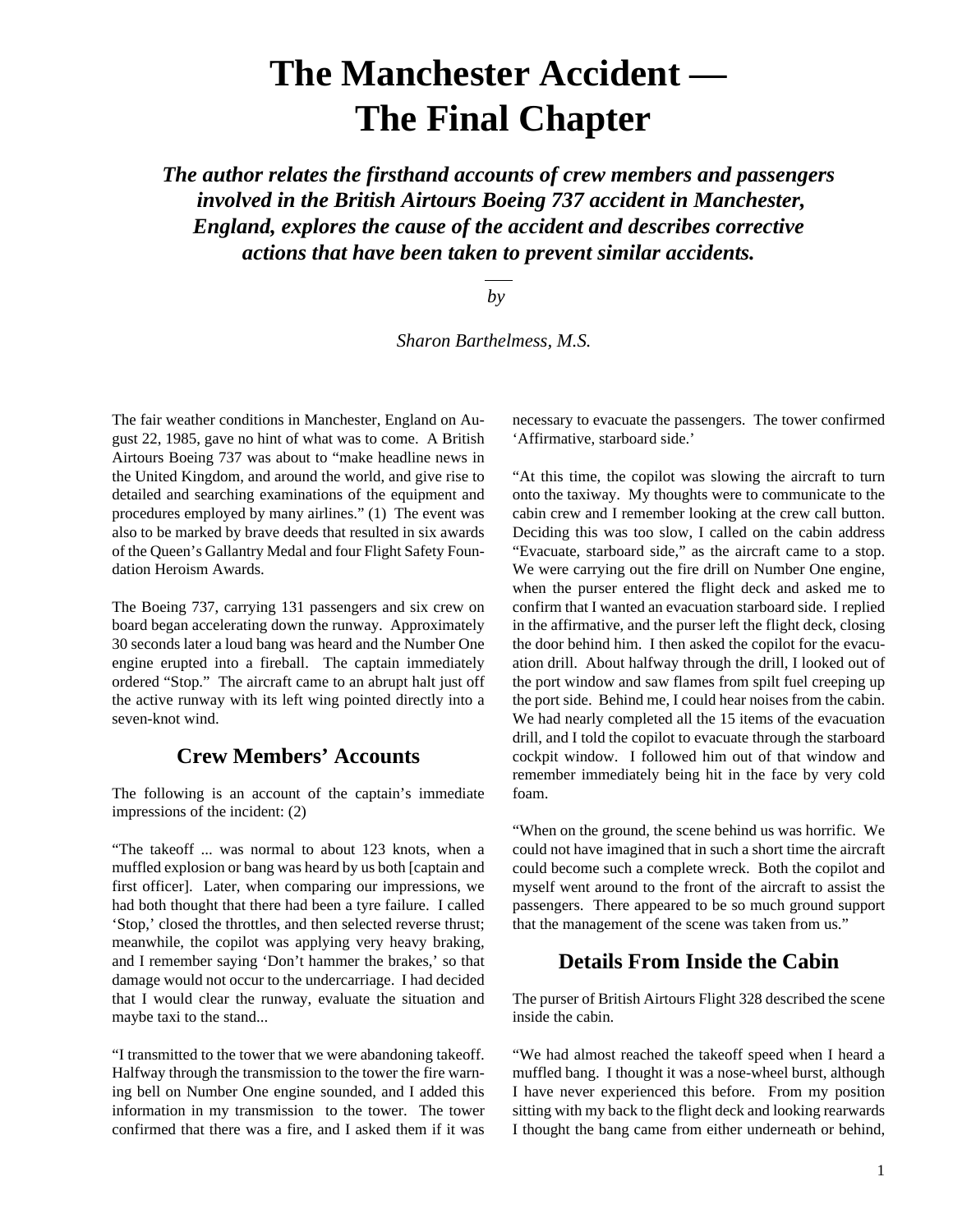which is why I thought it was a nose-wheel burst. There was then a rapid deceleration and a very loud and extended reverse thrust. There was a lot of vibration.

"When the aircraft came to a positive halt there was a pronounced jolt. Just prior to the aircraft coming to a stop, after the noise, I had looked inboard, in that I had leaned to my left side and looked into the body of the aircraft. I had seen people starting to stand out of their seats. I grabbed the P.A. and told people to remain seated with their seat belts fastened.

"As the aircraft came to a stop, I unbuckled my seat belt and went about three rows down into the cabin. I immediately noticed that a band all around the center of the cabin was glowing with an orange color. I can only describe it as a dayglow orange like a vivid sunset. I saw no smoke or flames. I looked out of the window on the port side and saw that the whole of the port wing was ablaze. The passengers on the port side could see this. (They had probably seen it for sometime already). I have no recollection of walking further ahead to the rear of the aircraft. I do not remember seeing beyond the orange.

"I ran back to the P.A. to order an evacuation, because I considered this a catastrophic situation. At this time, I hear over the P.A. the captain order 'Evacuation on the starboard side.' This is the sort of order you are always warned about but never experience in practice. I, therefore, flung open the cockpit door to confirm with Captain Terrington what he had said. He confirmed 'Evacuate starboard.' I closed the flight deck door and then went straight to the P.A. system and ordered 'Evacuation, Evacuation, stay calm and don't panic."

# **Problems Opening the Starboard Door**

"I was the nearest crew member to the starboard front door, although opening this door was at the time the responsibility of Number Four crew member. I went straight to the door, looked outside the window, saw that it was clear, took hold of the handle and very quickly rotated it through 180 degrees.

"The bustle housing came away quickly before the door was properly open, and the slide began to drop down at the back, therefore, jamming the door. My main concern was that the slide might deploy in the cabin. Thankfully, the slide had not come out sufficiently. I pulled the door to as best I could, enough for the handle to be locked. I had made about six or so attempts to open the starboard door without success.

"I crossed the galley to open the port door instead, having abandoned my attempts with the starboard door. Since I could not open the starboard door, I had no choice but to try the port door, despite the fire which I knew had caught hold on that side. During this time, I was considering mentally how to overcome the fault on the starboard door. I remember saying to Stewardess Toff something like 'Guard the door' when I first went across to the starboard door. I wanted her to bar that door against passengers, given that there was a fire on that side.

"Before attempting to open the front port door, I looked out of the port door window. There were one or two whiffs of smoke, but the wind was blowing it away. I, therefore, decided that it was safe to open this door and deploy the slide and start an evacuation on this side."

# **Using Both Methods of Inflation**

"I opened the door carefully in the same way as the starboard door. I was taking no chances, and, therefore, pulled the manual handle as well. Both methods of inflation take only a few seconds. Although I opened the door manually, I only opened it a little way at first — in case I had to close it quickly due to fire. As the door opened, I saw fire on the wing, and I saw fuel spillage from the wing underneath the aircraft running away on the ground. The whole profile of the wing was ablaze. The fuel which had not ignited was creeping towards the door.

"I decided in the circumstances we could evacuate at least some passengers before the fire caught up, and, therefore, told Stewardess Toff to take charge of this. I told her to make sure that passengers ran to the right to avoid the fire on the left-hand side. As soon as I had opened the door, foam had come into the cabin from outside.

"I then crossed the galley back to the starboard door again. All this would have taken ten seconds or so in total, no more. I put my hand under the slide and managed with difficulty to put it back into the bustle housing and then eased the door open and deployed the slide manually. I kept my foot on the bustle housing this time to ensure that the slide did not deploy prematurely. This time it worked.

"Due to my position in the forward galley areas, I have no recollection of any smoke in the cabin at this time nor did I see any fire inside the aircraft. By this time, passengers were evacuating through the port door under the guidance of Stewardess Toff. I began directing some through the starboard door once it was open. I could smell burning and smoke in the air, but the smoke was not a hazard at this point."

### **Evacuating the Passengers**

"I kept grabbing people and shoving them out of the aircraft as quickly as possible. There was no mad scramble but simply a steady flow of people. The nearest description I can give is that the passengers were like a whole load of penguins shuffling out. You must remember that the aisle is fairly narrow, and that they were being funnelled through the aisle out of the door. I remember actually pushing people out onto the slide. The whole time I was shouting at them,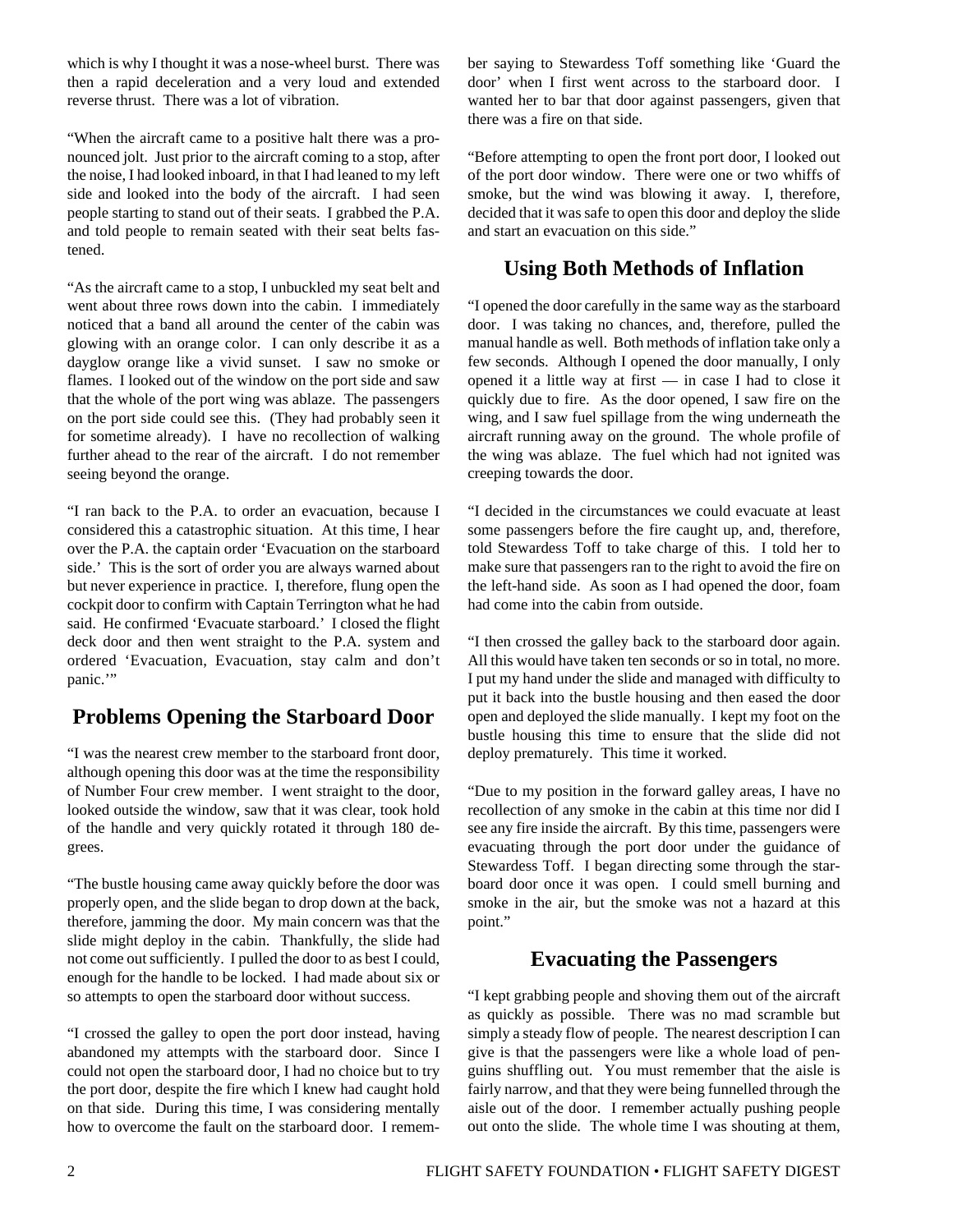telling them to jump onto the slide, to stay calm and not to panic.

"I was then aware of smoke coming into the galley. This smoke became denser and darker and towards the end of this period was worsening and becoming very, very bad. I could not see the port door nor Stewardess Toff. On my side, I could not even see the slide. By the end, I was in total darkness working by touch only. The smoke was extraordinarily dense and thick.

"Three or four people came out of the cabin in a bunch together. This released a fair amount of thick, acrid smoke which had been piling up behind them. The people had been acting almost as a plug for the aisle exit. I took a good lung full of this acrid smoke. I felt I could not take more than one or two more or I would have passed out. Visibility was then about two or three inches. I felt around in total darkness in the area immediately surrounding me and could not trace anybody. I could not shout due to smoke inhalation."

Purser Bradbury then left the aircraft safely, and described the scene outside as almost a total white-out due to the foam being sprayed by the emergency services.

# **Recollections of Stewardess Toff**

The following are portions of an interview given by Stewardess Joanna Toff, the Number Four cabin crew member at the forward passenger door.

# **Managing the Evacuation Procedures**

*Q. Can you tell us your impressions of the evacuation, and where you were standing?*

A. By door Number One left, by the port side first of all, and as the slide deployed all the foam was shot straight into the aircraft, up the slide, onto the slide and on the galley floor, and, so, it made it a very slippery area. I fell, and I presumed people would start to slip about, but passengers were actually jammed into the aisle between the two galleys and it was like a bottleneck. Nobody could get out because there were so many, maybe four people, jammed into that little area.

#### *Q. How did you get them out then?*

A. Well, there was a little boy who was a little bit further forward than the others. I was pulling at him and when I managed to free him and push him down that slide, the flow started to become a lot easier then. Passengers seemed to tumble out of the area then, and we could pull them out and throw them out either door until they were able to get out.

*Q. So, you actually needed to pull the passengers out from that area?*

A. Yes, you had to really hold them by their clothes and

really pull hard to free the first person. Others had to be pulled to guide them, because they were confused, quite panicked. It wasn't easy to [pull them]. They weren't, they couldn't make up their own minds. They had to be shown everything, and really had to be pulled and thrown into the light because it was starting to get quite dark, and there was a lot of confusion.

*Q. And, so, you were pulling people out and throwing them onto the slide, and then at what stage did you have to start going into the cabin to retrieve people?*

A. After about seven or nine passengers, because after that the flow more or less stopped, there didn't seem to be anybody coming out of the cabin. So, I went into the cabin and found a man who was seated on the edge of the seat and pulled, but he struggled against me because his family was still on board, and I really had to struggle to pull him to get him to the door.

#### *Q. Did he actually say anything to you?*

A. Well, I really don't remember him saying anything, because you think you look quite normal, and you think you are thinking quite normally, but it turns out at the end of it that you are all black and your voice isn't as normal anyway. So, you probably seem to be speaking to them normally, but all the time you can see the alarm on their faces, you don't know what that is because of until a lot later. But, there were people in the area who were more or less resting before they were caring to come to the door, they weren't rushing to the door at this time. So, although I had the impression of a few people coming past me, it must have been quite a lot because there was only a few at a time. I found out later that more people came out of the two doors.

# **Crawling Through the Cabin**

#### *Q. When you went into the cabin did you stay standing up, or did you go in crawling?*

A. No, you couldn't really [stand], because the first few passengers who were in the bottle-neck effect were holding back the smoke. As soon as they came out, the smoke came rolling behind them towards the flight deck door . . . so, it was very black and smoky. But, on the ground . . . there was about six inches of clear air space and you could breathe there, if you crawled on your hands and knees you could breathe. It wasn't as bad, you could feel the smoke and you knew, and the heat, but it wasn't as bad, it was breathable down there. And, on the ground you could pull passengers along and guide them that way, and they could breathe.

"By shouting to the passengers to stay low, they managed to crawl towards the door, I think. So, the first people came out standing up, and after the first few people you went down on your hands and knees and pulled people to keep them low. There was a girl on the floor straight away, but she had been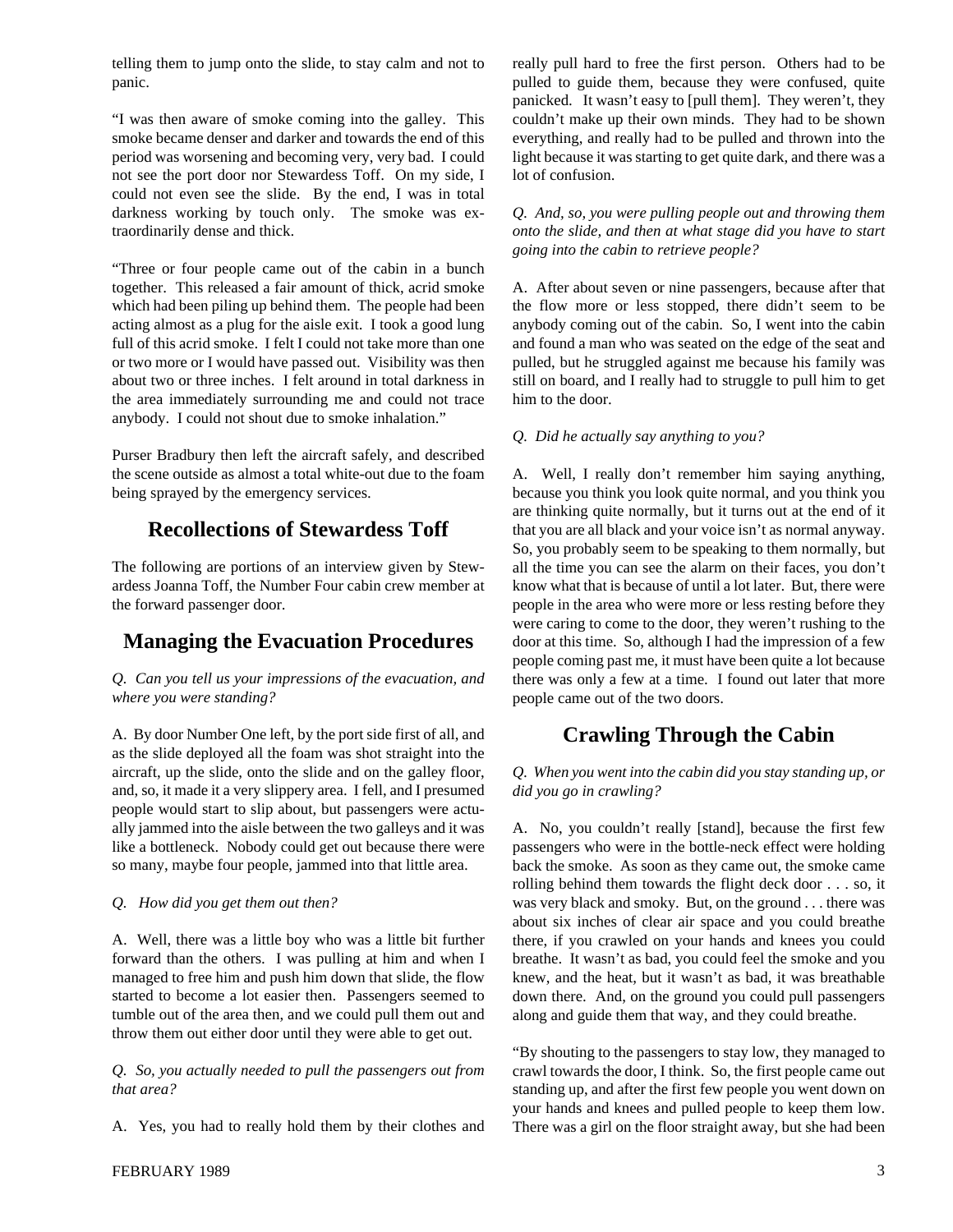knocked there. It wasn't because of the smoke or anything, but she was down low anyway and almost trampled upon. We had to lift her out, and I had to lift her away to stop people standing on her.

#### *Q. As you told me, you ended up almost with pulled shoulder and arm muscles?*

A. In training, you know, when they say to people "stand on top of the slide and jump," it wasn't like that at all. What happened was you ended up pulling the passengers and throwing them down the slide head first, or whichever, just to really get them out with any kind of speed. There is no "jump and sit." There was nothing like that. You just say to people to go down the slides and run to your right which is away from the fire. Those were the only instructions I remember shouting, other than just to stay calm. It wasn't textbook but it worked for those people.

### **Entering the Cabin for the Last Time**

*Q. So, you went back again, I believe?*

A. Yes, back again, and by this time it was getting really quite bad. And the conditions by now, it was quite quiet in the cabin, there were no real sounds in the cabin, and I went down quite a way. Then, I felt something hit me, and that was a passenger, a young girl, and I found out later she was just 13 and very little. She felt about 200 pounds. I could hardly pull her, and I pulled her up the aisle, and brought her to the door where it is light, bright light. I looked at her face and I thought she was probably dead, but she did survive later. There was nothing I could do for her there, a fireman just shouted to throw her down.

#### *Q. Did he then say to you —?*

A. Yes, he was shouting at me to come down again. It didn't feel that bad, so I went back inside, checked all around and the galley. There was nobody. It turned out that people came up later after that, but I couldn't see anybody for three or four rows.

*Q. And the only way you could see at that stage was on your hands and knees?*

A. No, you couldn't see, it was just by touch. In the cabin then, it was just by touch. I couldn't feel anybody, but you could feel the metal on the bottom of the seats was hot. So, I knew the conditions were getting quite bad inside the cabin.

*Q. So, how did you find your way back to the door?*

A. Well, I was almost a full-length away and I knew it was behind me, and when I got near the door there was a bright light. There was foam on the galley floor and all down the slides. It was all over the passengers who were the first to get out, but the firemen were pointing the foam straight up

the slides as the people were evacuating, just to stop anybody from catching fire, because they needed to be damped down because there was a lot of fuel about.

# **Dangerous Fuel Spillage**

*Q. Yes, I understand your whole uniform was covered in fuel?*

A. Everything, really right down to my underwear, my shoes soaked, and I was soaked in fuel. I didn't think there was any danger of catching fire, but my uniform scorched when I went under the wing to pull a passenger from under the wing. I thought it would catch fire eventually but fortunately it didn't.

*Q. When you eventually crawled back to the door did you just tumble onto the slide?*

A. I say I went onto the slide, a fireman said he had to pull me. I thought I jumped, but he said I was pulled. I think I probably jumped. I don't know, really.

On August 6, 1987 it was announced that Purser Arthur Bradbury, Stewardess Toff and two firemen of the Manchester Airport fire Brigade had been awarded the Queens Gallantry Medal. The award was also given posthumously to the two stewardesses in the aft section of the aircraft who died in the fire: Jacqueline Urbanski and Sharon Ford.

# **Passengers' Accounts**

According to survivors, the engine explosion that occurred during takeoff sounded like a shotgun blast. The passengers seated on the left side of the aircraft were terrified as they watched the Number One engine erupt into a huge fireball. Smoke began to penetrate the cabin just before the aircraft came to a halt, as intense heat from the burning wing and engine melted the aft-left windows (see photograph). Smoke and toxic fumes then quickly traveled forward in the cabin along the ceiling.

Graphic not available

*Intense heat from the Boeing 737's burning wing and engine melted the aft-left windows and surrounding structure. (Photo courtesy of U.S. NTSB)*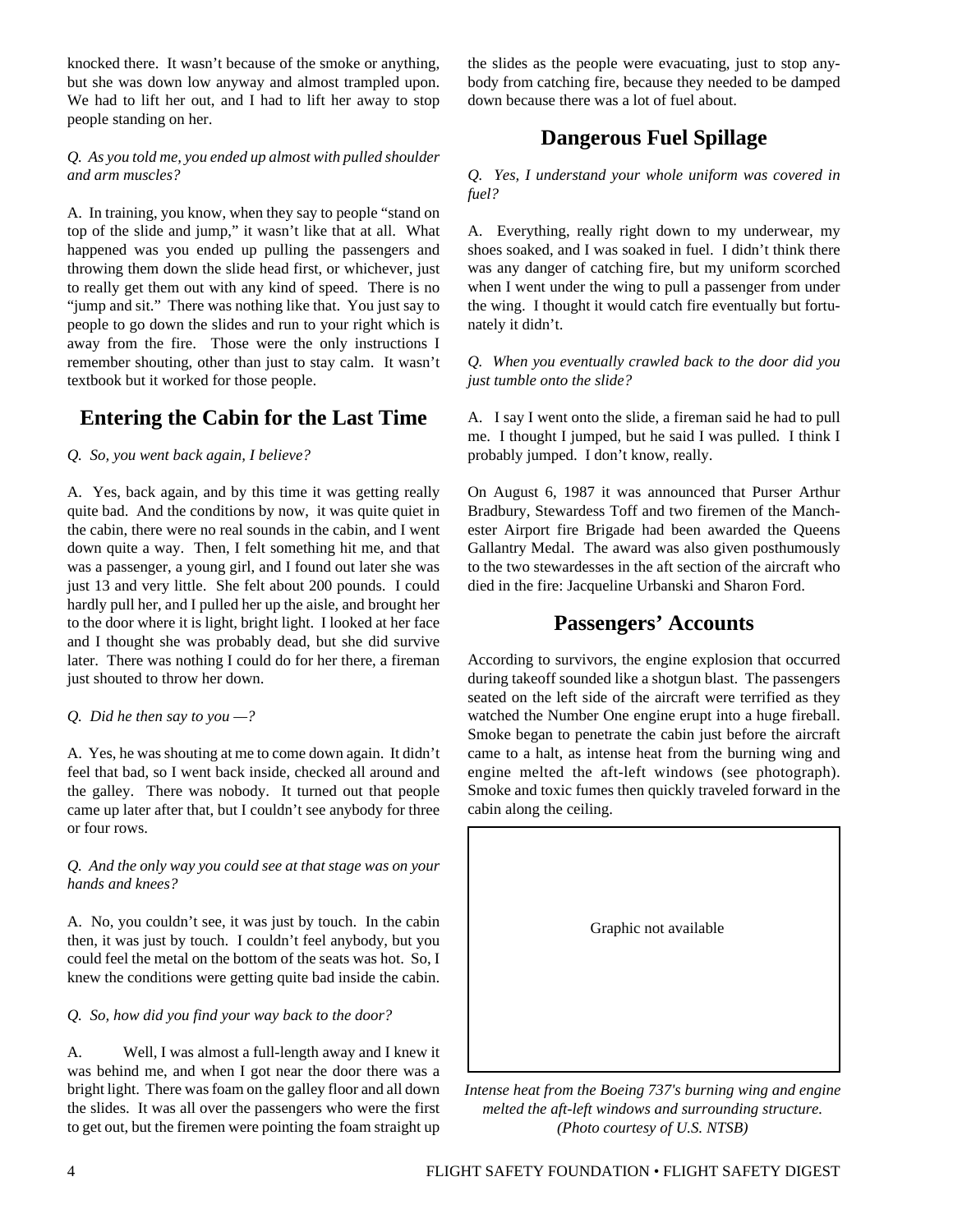### **Listening to the Passengers**

The following are detailed accounts of some of the surviving passengers.

Seat 3D. Doctor said by the time he reached the exit area, smoke had traveled the full-length of the cabin and had an extremely toxic smell.

Seat 5B. Female passenger was delayed in the aisle, pushed into a seat row and disorientated by smoke.

Seat 5D. Male recalls the thick, black smoke coming forward along the ceiling, but then remembers nothing associated with getting forward to an exit and slide.

Seat 6B. Male passenger recounts the penetration of the smoke. "I then, saw a roll of thick, black smoke, clinging to the cabin ceiling, making its way rapidly to the front area. When I reached the front area it seemed to swirl around and return to the rear. All the time it was getting heavier and moving lower. About this time, I was aware that the front doors were open. People began to exit from the plane, and a crowd of people began to move forward. I then breathed a gulp of the smoke and immediately began to choke. After that, I became anxious to get out into the fresh air. I think I managed to climb forward over the seats in front of me, some of which I remember had collapsed forward. Somehow I was standing close to the right door and I think a stewardess instructed me to jump into the escape chute." (3)

Seat 7A/7B. Female passenger in 7A and male passenger in 7B both said they could not see and had to feel their way to the exit.

Seat 7E. Young, female passenger, stated she went to the end of her seat row and waited to get into the aisle. She took off her shirt and held it against her mouth, but she still inhaled smoke which was burning her throat and she could not breathe. She could not get into the aisle, so climbed over seat backs to the exit.

Seat 8B. Male passenger, age 31, rescued by fireman after 33 minutes. Died six days later in the hospital.

### **Mother and Child Escape**

Seat 11D. Female passenger with two-year-old son. "The next thing I can remember is looking to my husband and he told me to 'get out.' I remember that two girls were seated on my right and one of them was trying to open the overwing exit. A man behind me shouted to the girl to kick the exit in. (The right overwing exit was removed, only to fall on a female passenger and block the egress path until the door could be moved by another passenger). I then stood up with Daniel (infant), and I was preparing to escape through the exit. I saw a woman in front of me holding a small baby in her arms. She was shouting to other passengers to take her baby. I then climbed through the overwing exit still holding Daniel in my arms and found myself standing on the wing." (4) Note: 27 passengers, including two infants, would ultimately escape through this overwing exit.

Seat 12D. Young boy, age 14, dragged out of right overwing exit five and a half minutes after aircraft had stopped. He was on a respirator for several days and subsequently released from the hospital.

Seat 18C. Male passenger stated that after a few seconds the windows at the rear of the aircraft began to melt, forming honeycomb until finally, they looked like honey. He moved forward, he could not see and held his breath. He said he felt like lying down and going to sleep. He made one last effort and dived towards the door, tripped, hit the wall to the right of the door, spun around and fell out backwards. His legs were still inside the aircraft, and he was lying on the wing. He was able to free himself and slide down the wing to the ground.

### **Another Cabin Crew Arrives to Help**

Another British Airtours aircraft had just arrived in Manchester, England from New York, U.S., and the cabin crew were disembarking at the time the accident occurred. The crew members, led by Purser Hilary Cox, recognized the critical situation and directed the coach (bus) driver to proceed to the accident area. At some risk to themselves, they provided instant medical aid, as did many ground personnel who rushed to the scene. Without their help the death toll would have been far greater, according to Brian Furnish, Superintendent in charge of Safety Equipment and Procedures Training for British Airways.

Pathological examination of the 54 people who died aboard the British Airtours Boeing 737 indicates that 45 people, that is 85 percent, perished as a result of having been incapacitated by the effects of toxic gas and smoke inhalation, thereby eliminating any chance of escape from the aircraft. Nine passengers died from the thermal effects of the fire. One person rescued by firemen died some days later in the hospital.

The exits used during the evacuation were as follows:

| Exit                  | Number of Persons            |
|-----------------------|------------------------------|
| <b>Right Forward</b>  | $34 - 36$                    |
| Left Forward          | $15 - 17$                    |
| <b>Right Overwing</b> | 27 (including 2)<br>infants) |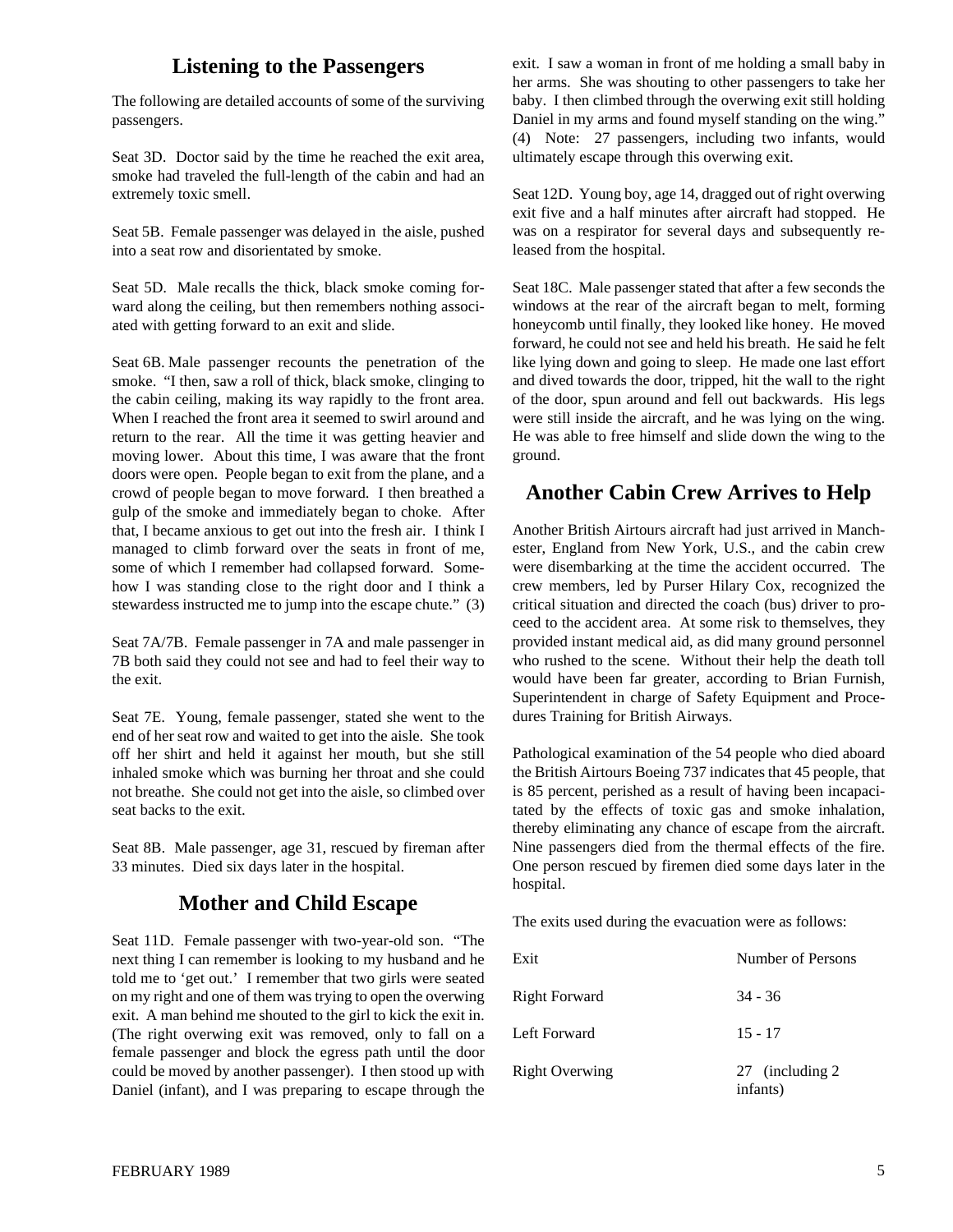# **Accident Causes and Lessons Learned**

Examination of the Number One engine revealed that a crack in the combustion can had caused it to rupture. A piece of the combustion can was propelled by the explosion outward through the fixed engine cowl, carrying with it a 3-inch by 3-inch piece of the outer bypass duct. This projectile weighed about four pounds and was propelled directly at the left wing fuel tank access panel creating a 6-1/2 by 8-1/2 inch hole (see photograph).



*When the left engine combustion chamber failed, a fourpound section penetrated the wing fuel access panel. Fuel poured over the engine and ignited, spreading fire beneath the fuselage that melted windows and entered the cabin. (Photo courtesy of U.S. NTSB)*

Penetration of the fuel tank access panel allowed fuel to pour from the left wing fuel tank into the engine casing. A fireball could be seen forward of the fuel fire on the tarmac and beneath the wing. The fireball was the result of fire "blowing" out the hole in the access panel. Burning fuel spread along the fuselage, causing windows to melt and fire to enter the cabin. Flames spread over the top of the aft section of the fuselage, and a portion of the left wing surface was destroyed in the explosion.

Failure of the Number One engine's combustion chamber resulted in U.K. Civil Aviation Authority (CAA) issuance of an Airworthiness Directive which required more rigorous inspections of combustion chambers, repeat inspection of critical vibration frequencies and limitations on repairable crack lengths. The CAA also actively pursued improvements in inspection methods involving radiographic and borescope techniques. The improvements included revised techniques and training programs.

# **Penetration of Wing Tank Access Panels**

The Manchester accident highlighted the vulnerability of Boeing 737 access panels to penetration by foreign objects. The access panel is constructed of cast aluminum, while the surrounding wing is constructed of a much stronger tempered aluminum. It is possible that the fragment would have bounced off the access panel instead of penetrating it had the fuel tank access panel been constructed of tempered aluminum. The U.S. Federal Aviation Administration (FAA) published Airworthiness Directive (AD) Number 86-NM-175-AD requiring the replacement of the fuel tank access panels, immediately adjacent to the engine, with new panels of increased strength, by February 1988.

In May 1988, the FAA issued a Notice of Proposed Rulemaking (NPRM) to require impact and fire resistant fuel tank access panels on all newly manufactured U.S. transport category airplanes. In addition, all fuel tank access covers on existing aircraft must be designed to minimize penetration and deformation by tire fragments, low energy engine debris or other likely debris, if the access panel is located in an area where service experience indicates a strike is likely. Existing fuel tank access covers must also be shown by analysis or tests to be fire resistant. If the proposed rule is adopted, a two-year compliance period would allow operators and manufacturers time to redesign and produce improved fuel tank access panels with a minimum of disruption to fleet schedules or to production lines. (5)

# **Problems With the Opening of the Forward Right-Hand Door**

The purser on British Airtours Flight 328 experienced difficulty opening the forward right-hand door during the emergency evacuation. Apparently the "escape slide stowage cover, attached to the inside of the door, detached prematurely and wedged between the door and the door frame. The resulting door obstruction was cleared by pulling the door inboard, repositioning the cover and pushing the door and slidepack out together." (6)

After the accident, the problem with the escape slide stowage cover "was reproduced on other aircraft and confirmed as a design weakness associated with aggressive and rapid door opening." (7) Boeing developed a series of modifications that were introduced by Service Bulletin (SB) Number 737-25-A1182 and FAA Airworthiness Directive (AD) 85- 19-04 and 85-25-04.

# **Access to and Opening of Type III and Type IV Emergency Exits**

Accident investigation reveals that mid-cabin Type III exits can, in some cases, become a major escape route. This is especially true in accidents where pairs of exits at one end of the cabin become unusable. In the Manchester accident, the two rear exits were never opened and 27 passengers, including two infants, escaped through the right overwing Type III exit.

In an effort to improve the use of Type III exits, the CAA issued Airworthiness Notice (AN) Number 79 in January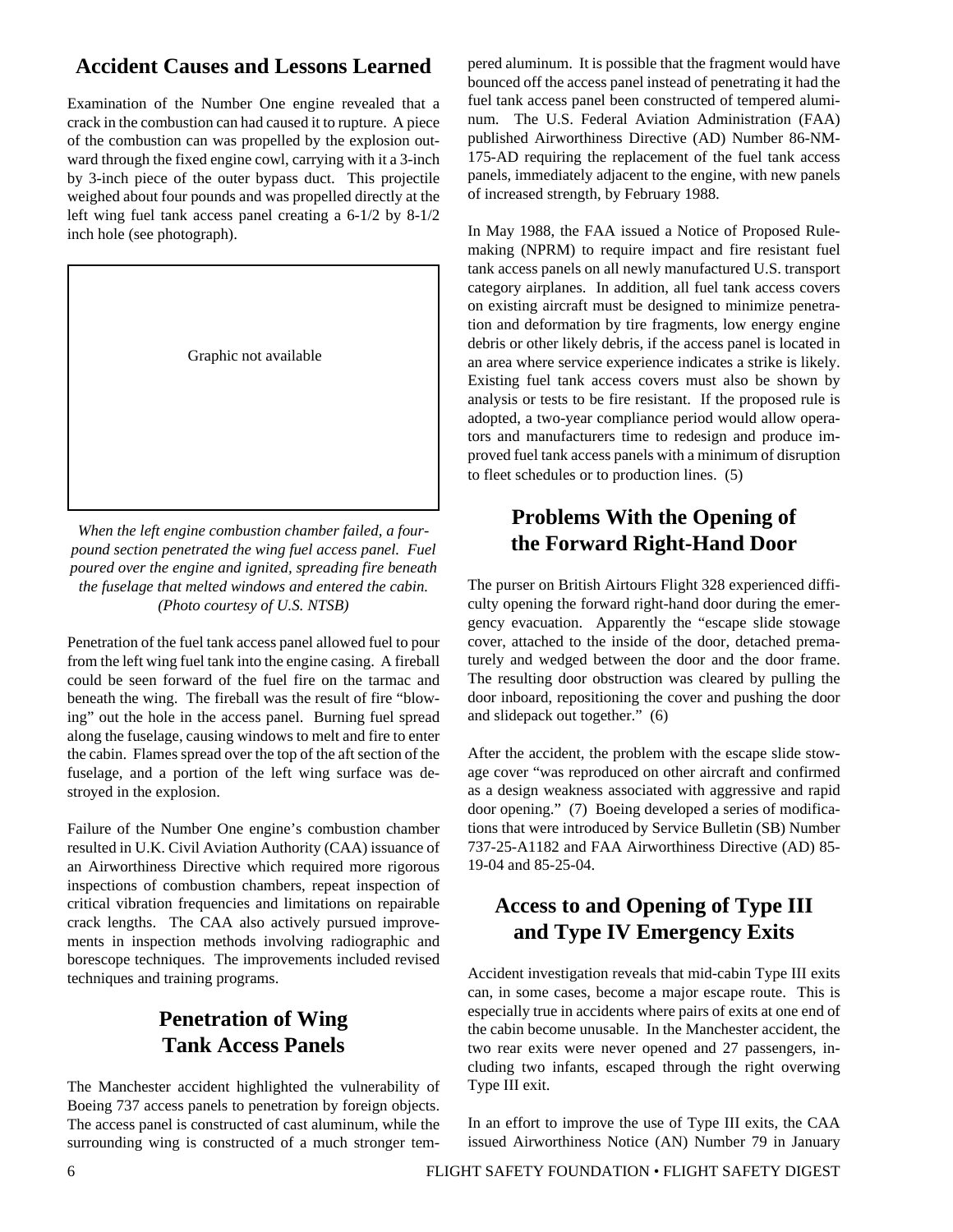1986, requiring improved access to and opening of all Type III exits for all aircraft on the UK register certified to carry 20 or more passengers. The new requirements were implemented on all affected UK aircraft by July 1986.

The more significant aspects of Airworthiness Notice (AN) Number 79 are as follows:

1. There shall be no outboard seat adjacent to the Type III exit, thus creating two access routes to the exit from the cabin aisle. Alternatively, there shall be a single access route between seat rows from the aisle to the exit of a sufficient width and located in such a way that no part of any seat that is beneath the exit extends beyond the exit center line and a vertically projected space of 10 inches.

2. The seat backs of each seat, which forms the boundary of the access route to each such exit, shall be restricted in movement to ensure that the minimum width access route from the aisle to the exit is maintained, and that seat backs remain in essentially the upright position.

3. Pictorial instructions similar to those found on the Passenger Safety Card clearly showing the method of operation of the exit and disposal of the hatch, shall be located at eyelevel in front of each passenger occupying a seat which forms the access route to the exit.

4. While the improved floor level access should minimize the chance of passengers either kneeling or standing on seats in order to reach the exit, it is also considered necessary to ensure that the seat pan and lower back rest suspension of all seats bounding the access route(s) from the cabin aisle to the exit shall be free from any gaps that might entrap a foot or other part of a person standing or kneeling on the seat.

This Airworthiness Notice was reissued in March 1987, and extended the requirements to include the smaller Type IV exits, with an effective compliance date of December 1987, for all UK-affected aircraft.

### **Disposal of the Exit Hatch**

The CAA recommended that the standard procedure for disposal of the Type III exit should be such that the exit hatch does **not** remain inside the aircraft. It was concluded that the exit hatch is potentially a more significant hazard inside the aircraft and could, in some circumstances, become an obstruction. This is not necessarily the case with the smaller and more lightweight Type IV exit hatch, and, therefore, no standard procedure for disposal of this exit has been established by the CAA.

# **Seat Allocation and Briefing of Passengers at Type III and Type IV Exits**

Given the fact that many "self-help" exits are heavy, some in excess of 60 pounds, the CAA felt it was prudent to allocate the seats which form the access route from the cabin aisle to the exit, only to passengers who appear physically capable of operating and/or assisting with the operation of the exit.

The CAA issued a notice to public transport operators in May 1986, reminding them of the importance of correct seat allocation at self-help exits and listed the categories of passengers who must not be seated close to overwing exits.

In a further notice to operators, issued in July 1986, it was recommended that operators include a discrete briefing of the passengers seated in the seat rows leading to self-help exits, drawing their attention to the exit operating information provided on the seat back instruction placard.

# **Galley Vestibules**

When panic occurs, as it did in the Manchester accident, passengers will not only proceed to the exits along the aisle but may also climb over seat backs. Where galleys and lavatories are located in vestibule areas, further progress to the exit is only possible along the aisle, and congestion can develop. Current minimum aisle widths are based upon evacuation demonstration tests and related information. A literature search by the CAA did not reveal any test data in which panic or a competitive attitude between passengers had been reproduced or represented by government or industry. This raises the question of whether increased aisle widths in areas where floor to ceiling restrictions are present, such as that created by two galleys, might reduce the potential for congestion. The results of a CAA test program designed to evaluate a range of conditions to determine whether the effects of panic can be minimized will be discussed later.

# **Passenger Protective Breathing Equipment**

According to N.J. Butcher of the CAA, "There is no doubt that in the Manchester accident, as in many other accidents where there is fire, a great number of the deaths were caused by inhalation of toxic fumes." We know that in the postaccident fire environment, the irritant and toxic smoke and fumes together with the high inhalation temperatures can incapacitate passengers. In such conditions, it is argued that passenger smoke hoods could be of benefit by extending the time available to escape while delaying the onset of panic.

The debate on the value of smoke hoods started in 1969 when the FAA first proposed the introduction of a simple hood. The proposal was eventually withdrawn on the basis that the concept of a simple air bag created many of its own hazards, not the least of which was the dangerous build up of carbon dioxide within the bag.

More recently, we have seen filtration elements, carbon dioxide absorption elements and a compressed gas supply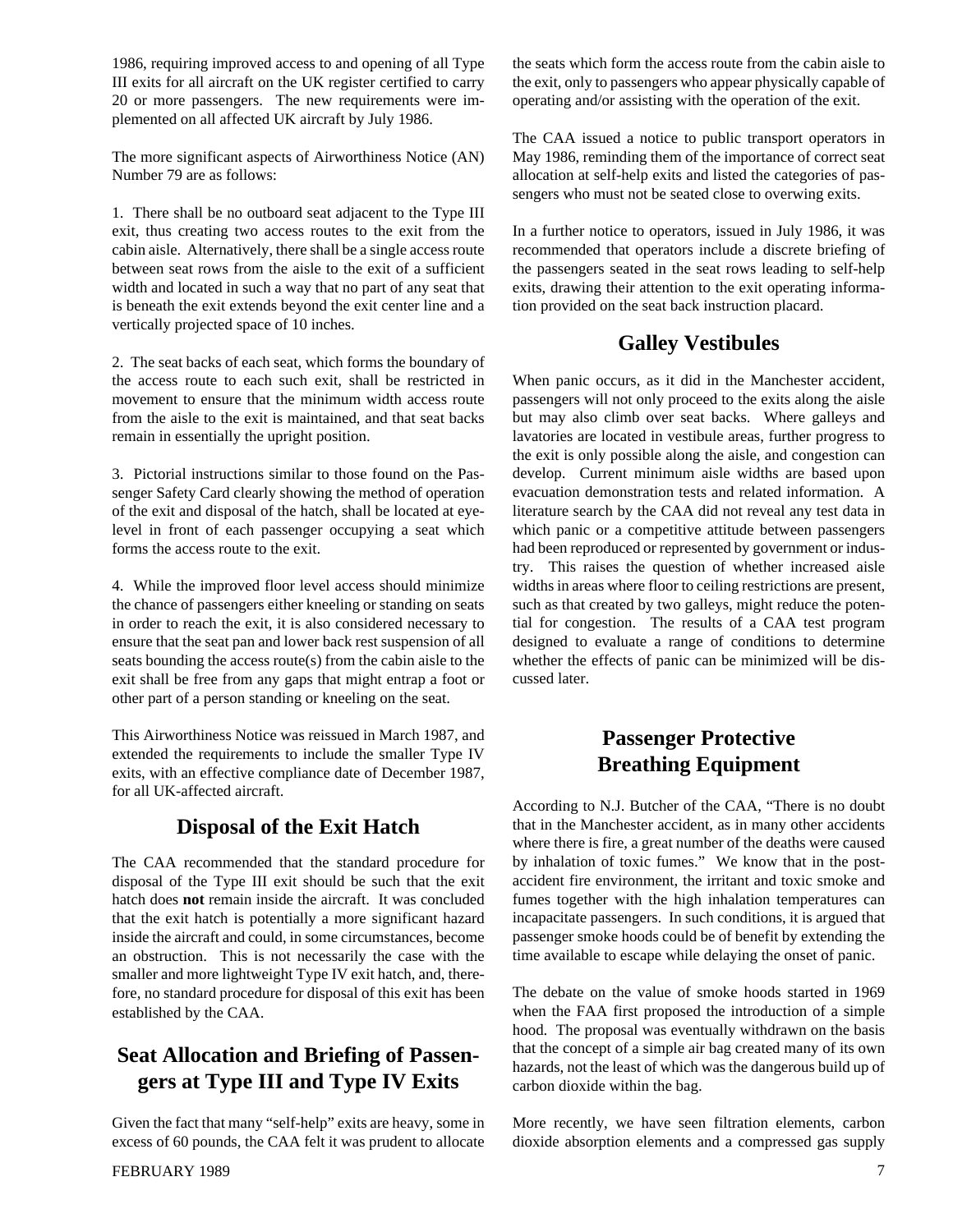added to such hoods to give greatly improved duration of protection. [It has been reported to FSF that a passenger recently was denied boarding by one airline because of the gas cannister attached to his personal smoke hood.]

In September 1986, the CAA hosted a 'Four Authority' meeting on passenger smoke hoods. The other participants were the FAA, Transport Canada and the French DGAC. The four authorities agreed to undertake a study program to assess the safety benefits and any likely offset due to possible delays in evacuation time induced by the use of such equipment.

In December 1987, the CAA concluded that unless a smoke hood meets all the essential requirements in terms of protection against fire gases, resisting fire, performance duration, weight, ease of donning and availability at the moment of crisis, it could not be relied upon in the full range of circumstances that experience has shown might reasonably be expected to occur. A less than fully adequate smoke hood might not only fail to provide protection against foreseeable danger, but it could also encourage a false sense of security in the passengers, and in some cases even delay evacuation, thereby putting lives at risk.

The CAA decided not to make passenger smoke hoods a mandatory UK requirement. This decision was shared by the aviation authorities of the United States, France and Canada, and it was agreed that further work is needed in order to produce an internationally agreed standard for passenger smoke hoods. In support of an international specification, the FAA has proposed a research program to assist in the development of performance specifications, certification standards and test methods for passenger protective breathing equipment. The program is expected to be completed by May 1990.

# **Effect of Wind Direction on Aircraft Fire**

If, as happened in the Manchester accident, the aircraft is brought to a stop with the fire on the upwind side of the fuselage (the left wing was pointed directly into a seven-knot wind) the fire will be driven against the fuselage and will rapidly penetrate the aircraft skin. Fire penetration of the fuselage skin can occur very quickly with times ranging from 20 to 60 seconds. This has been demonstrated in various tests by NASA and the FAA during the 1970-1980 period and was a subject of discussion by the SAFER committee (7a).

However, if the aircraft is stopped with the fire on the downwind side of the fuselage the situation will be very different. In such cases the fire will not necessarily be driven against the fuselage, and, as a consequence, the potential for the fire to directly penetrate the fuselage will be significantly reduced. If fire penetration does occur, it will probably

happen at a much later stage.

In October 1986, the CAA issued a notice to public transport operators, on the effect a crosswind might have on the chances of survival when an aircraft is on fire on the ground. CAA Notice Number 4/86 advised operators that in cases where an external fire has been identified, it is recommended that the aircraft be stopped with the fire on the downwind side of the aircraft if this does not delay the evacuation. In other situations, it is advisable to try and halt the aircraft heading into the wind, if this can be done within the confines of the runway or taxiway and without causing undue delay to the evacuation of the aircraft.

# **Passenger Behavior in Emergency Evacuations**

Passenger behavior in precautionary evacuations is reasonably well documented and this, together with the video recordings of the 90 second evacuation demonstration for certification, provides much information on how passengers behave in a noncompetitive situation. We know that such evacuations are mainly conducted in an orderly manner with people waiting to enter an aisle and queuing to use an exit. However, less is known about the way passengers behave in panic situations and how competitive behavior affects evacuation flow rates.

Information from a literature study regarding human behavior, indicates that where there is a serious threat to life and only a limited opportunity for escape, it is human nature for individuals to compete with each other in order to survive. The behavior reported by passengers in the Manchester evacuation and other similar accidents support this theory.

In order to learn more about competitive behavior in aircraft emergencies, the CAA, in association with the Applied Psychology Unit of the Cranfield Institute of Technology, UK, conducted a series of evacuation exercises. The tests were designed to determine the effects of various bulkhead configurations and overwing seating configurations on passenger behavior and evacuation flow rates.

For both ethical and practical reasons, it is not possible to put volunteers in a situation of fear and threat for the purpose of research. However, a well-established research technique used in behavioral science is to offer an incentive payment to subjects. This is done in an attempt to influence the motivation and performance of subjects either individually or in groups. In these tests, an incentive payment (i.e., monetary reward) is given to the first 30 test subjects (out of 60 subjects total) to evacuate the aircraft. According to the CAA, they have not been disappointed with the degree of motivation that has been generated!

According to Dr. Helen Muir of the Cranfield Institute of Technology, UK, the volunteers were not given any infor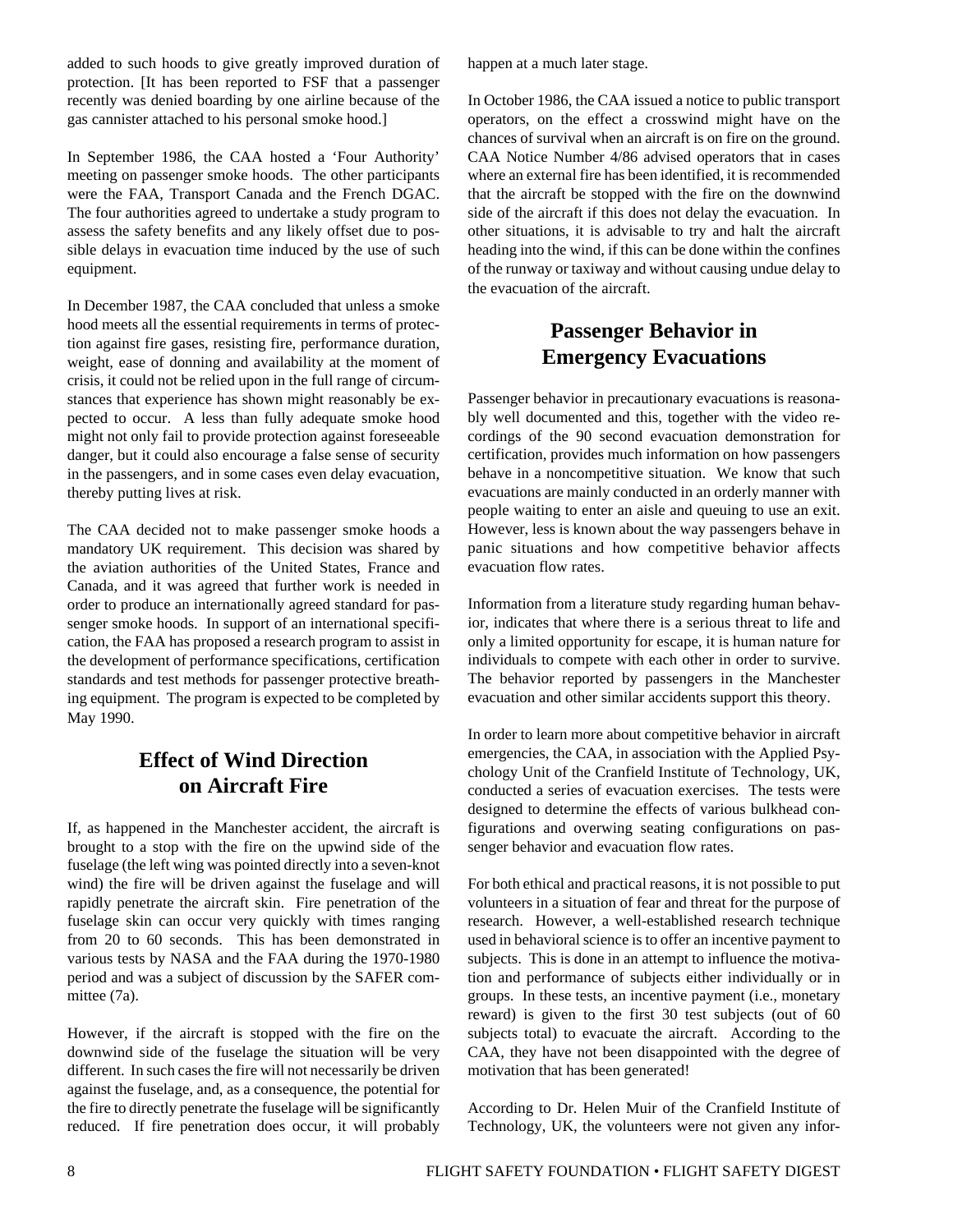mation regarding the cabin configuration or exits to be used prior to each evacuation. In order to introduce as much realism as possible, the trials took place on a Trident aircraft parked on the airfield at Cranfield. The volunteers were physically fit men and women between the ages of 20 to 50 years old.

Upon boarding the aircraft the volunteers "were given a standard pre-flight briefing by cabin staff, they heard taped noise of the engine start up, taxi down the runway and finally the sound of an aborted takeoff, followed by the voice of the captain telling them to undo their seat belts and get out. The doors to be used were opened by the cabin staff or members of the research team. This was to ensure that the evacuation times would not be influenced by the variable time taken for passengers to open doors.

"Ramps were mounted at the doors for passengers to walk onto, in order to ensure that the hesitation time to go down the slides was not a compounding variable and to remove the risk of passenger injuries from using the chutes. The behavior and evacuation times of the volunteers were recorded using video cameras [with time bases] mounted inside and around the exits from the cabin." (8) [Ed. note: FSF visited Dr. Muir at Cranfield in 1987 as tests were in their beginning phase. We were highly impressed with the care taken to establish, for the first time, baseline data of high quality on group competitive behavior in aircraft-like surroundings.]

Figure 1 illustrates the vestibule configurations used in the evacuation trails. The Boeing 737 involved in the Manch-



Figure 1. Vestibule configurations used in the evacuation trials at the Cranfield Institute of Technology, U.K.

ester accident had a vestibule configuration of 23 inches between the bulkheads in the forward cabin. According to the Number Four cabin crew member at the forward passenger door, "Passengers were actually jammed into the aisle between the two galleys and it was like a bottleneck. Nobody could get out because there were so many, maybe four people, jammed into that little area."

In response to the question "How did you get them out then?" the cabin attendant responded, "Well, there was a little boy who was a little bit further forward than the others. I was pulling at him, and when I managed to free him and pushed him down that slide, the flow started to become a lot easier then.

 "Passengers seemed to tumble out of the area then, and we could pull them out and throw them out either door until they were able to get out." (9)

This "bottle-neck" effect was clearly evident on the video recordings of volunteers attempting to evacuate through the narrow vestibule area between the bulkheads in the forward cabin. In contrast, the wider vestibule areas allowed a smoother flow of passengers without the "bottle-neck" effect.

Evacuation flow rates were also studied using a variety of seating configurations adjacent to Type III exits. The CAA determined that the seating configuration around the Type III overwing exits on the Boeing 737 involved in the Manchester accident, "allowed insufficient space for the passenger seated near the exit to stand up 'square' to the exit such that the heavy (about 22 kilograms/48.5 pounds) hatch could be removed and disposed of. In the accident, and generally in the tests, the passengers had difficulty in removing the hatch and then found that they tended to fall back in the seat with the hatch on top of them." (10)

Preliminary test results indicate that increased minimum spacing between the overwing seat rows and no overlap of the exit centerline **or** the removal of the seat adjacent to the exit (alternatives required by CAA Airworthiness Notice Number 79) have a significant effect on the ease with which passengers can evacuate a Type III exit.

More than 1,100 subjects have taken part in the evacuation tests described above. Of the total amount, 68.4 percent of the subjects were male and 31.5 percent were female. The mean age of the participants was 29.1 years. Dr. Muir noted that since the volunteers in the trials do not represent a crosssection of the traveling public (no young, elderly or disabled volunteers are included), it must be argued that in a real emergency, the problems highlighted by these tests (i.e., bottleneck at galley vestibules and difficulty removing Type III exit hatch and evacuating in overwing area) would only be exacerbated.

Significant safety improvements in design, equipment and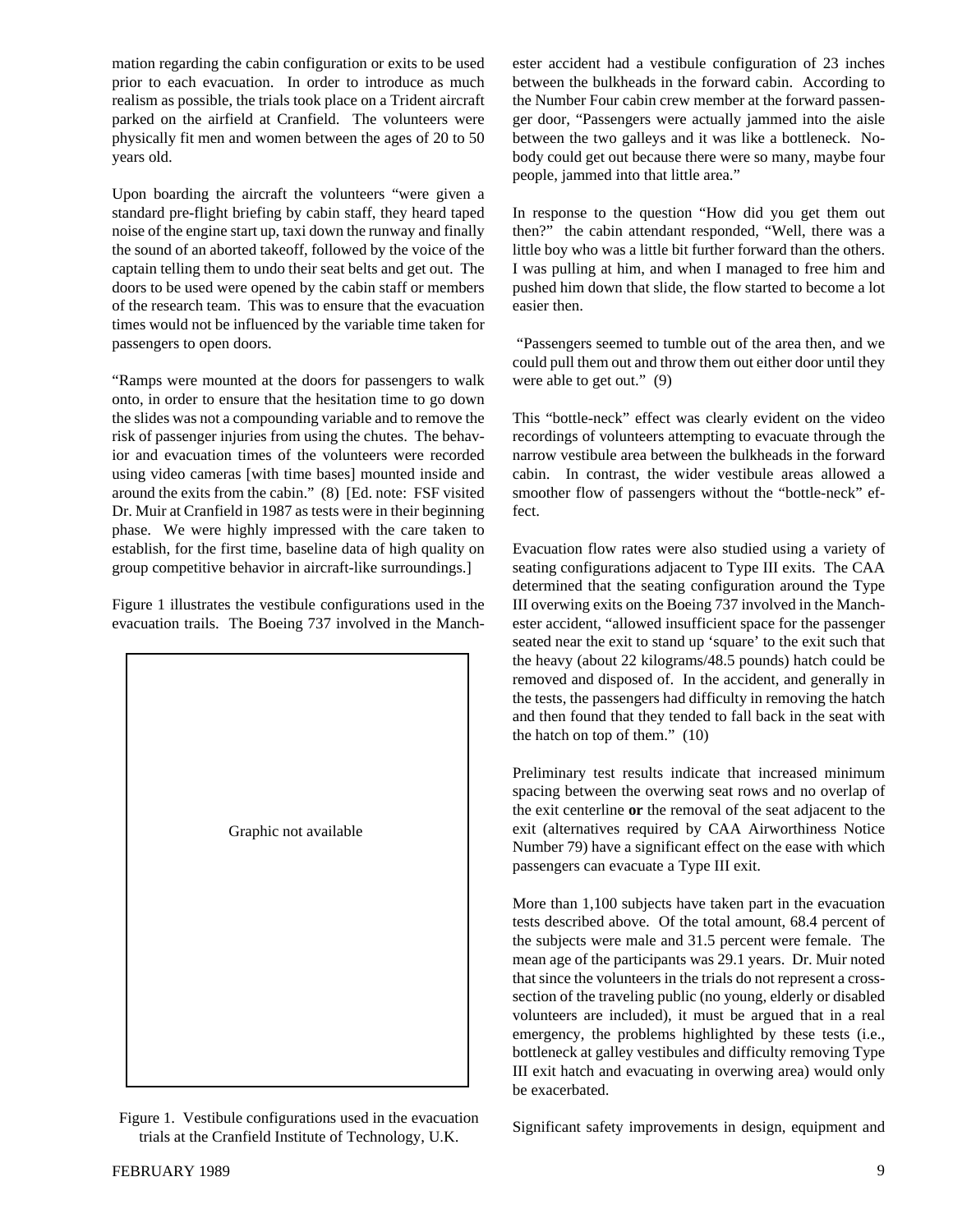procedures of major air carriers worldwide have resulted from that fateful day in August 1985, when 54 individuals (eventually 55) succumbed to the effects of toxic smoke and fire. ♦

#### **References**

(1) Furnish, B.H., "Manchester, The Analysis of an Accident," Proceedings from the USC Fifth Annual International Aircraft Cabin Safety Symposium, February, 1988, page 11.

(2) Ibid.

(3) Trimble, E.J., Senior Inspector of Accidents (Engineering), Accidents Investigation Branch, Department of Transportation, Letter, "Manchester Accident, Passenger/Evacuation," December, 1985.

(4) Ibid.

(5) "Design Standards for Fuel Tank Access Panels," Notice of Proposed Rulemaking (NPRM) issued in Federal Register Volume 53, Number 99, May 23, 1988, pages 18526-28.

(6) Butcher, N.J., "United Kingdom Civil Aviation Authority Policy On Cabin Safety," Proceedings from Fifth Annual International Aircraft Cabin Safety Symposium, February 1988, page 21.

(7) Ibid., page 23.

(7a) Special Aviation Fire and Explosion Reduction (SAFER) Advisory Committee, FAA-ASF-80-4 June 26, 1978 through June 26, 1980.

(8) Muir, H.C., Ph.D., "The Influence of Competitive Behavior on Evacuation Flow Rates," Paper presented at Sixth Annual International Aircraft Cabin Safety Symposium, Long Beach, Ca., January 1989.

(9) Furnish, B.H., "Manchester, The Analysis of an Accident," Proceedings from Fifth Annual International Aircraft Cabin Safety Symposium, February 1988, page 15.

(10) Ashford, R., "Cabin Safety Research in the UK and European Collaboration," Paper presented at Sixth Annual International Aircraft Cabin Safety Symposium, Long Beach, Ca., January 1989.

### *About The Author*

*Sharon Barthelmess is president of Free to Fly, a company that organizes and conducts seminars designed to help persons overcome their fear of flying. The San Diego, Calif., U.S., company also conducts seminars over a wide range of aviation issues. A college instructor, she also lectures and writes about aviation safety.*

*A former cabin safety specialist with the U.S. Federal Aviation Administration, Barthelmess was responsible for the development, management and evaluation of the FAA's Aircraft Cabin Safety Program. During her FAA tenure, she also reviewed and evaluated existing regulations, and proposed regulations related to cabin safety.*

*Before joining the FAA, Barthelmess, who has an M.S. in psychology, spent seven years as a United Airlines flight attendant.*



# **Regulations:**

MEL Amendment Numbers 43-30 and 91-206.

The U.S. Federal Aviation Administration has issued a final rule revising the FAR to permit certain aircraft, for which an approved Master Minimum Equipment List (MMEL) has not been developed, to be operated with inoperative instruments and equipment not essential for the safe operation of the aircraft.

Amendment Numbers 43-30 and 91-206 permit rotorcraft, nonturbine-powered airplanes, gliders, and lighter-than-air aircraft, for which an approved MMEL has not been developed, to be operated with inoperative instruments and equipment not essential for the safe operation of the aircraft.

These amendments also permit general aviation operators of small airplanes, gliders, and lighter-than-air aircraft, for which a MMEL has been developed, the option of operating under the minimum equipment list concept or in accordance with the provisions of this final rule.

The pilot-in-command, owner, or operator will be required to identify the inoperative instruments or equipment, consult the aircraft's approved flight manual or owner's handbook, and review FAR 91.30[d](2). After the pilot-in-command ensures that an inoperative instrument or equipment is not required, the aircraft may depart provided: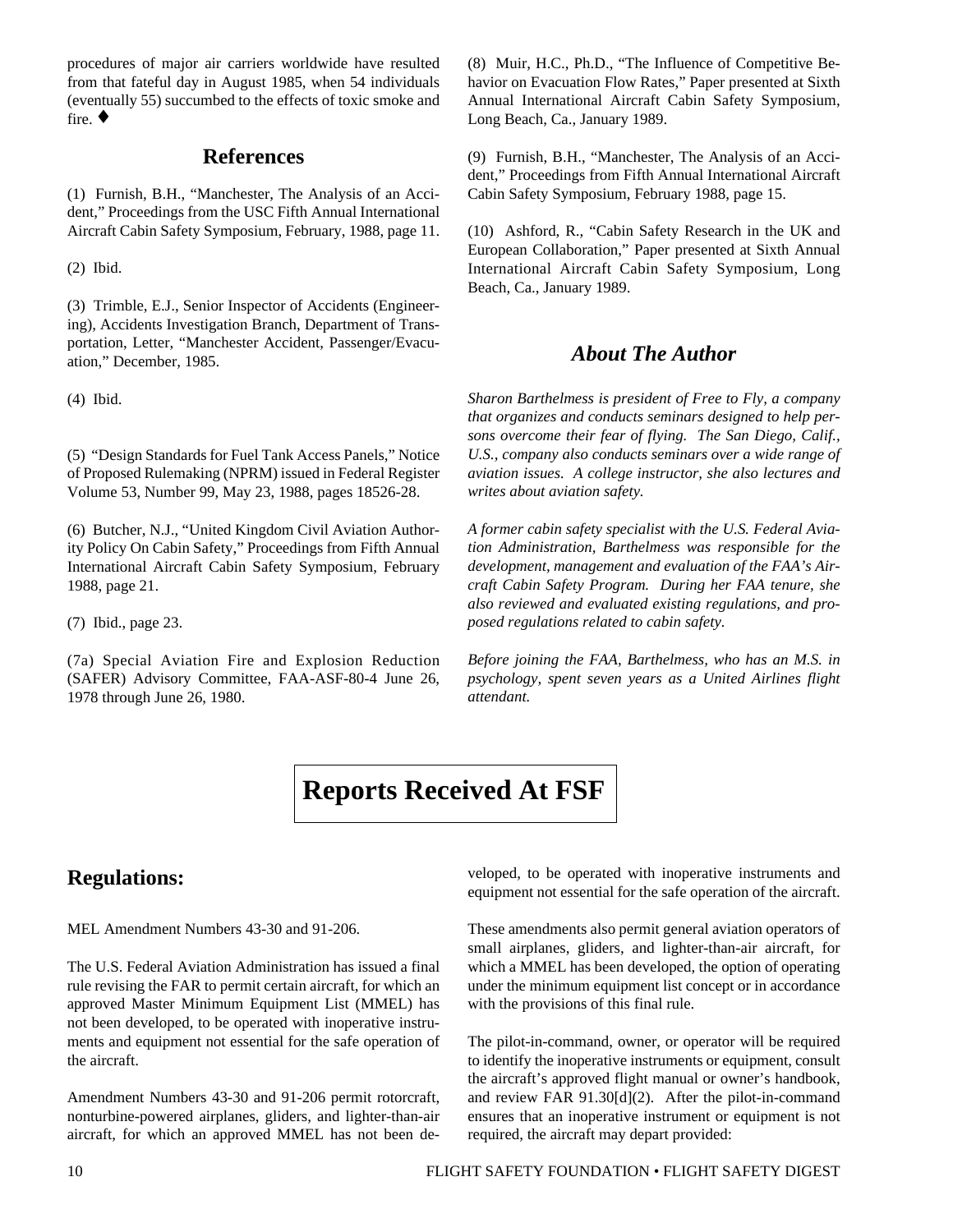• The inoperative instrument or item of equipment is deactivated or removed, the cockpit control of the affected instrument or item of equipment is placarded with the word "Inoperative," and the discrepancy is recorded in the aircraft's maintenance records. If the inoperative instrument or item of equipment is being removed from the aircraft or if deactivation requires maintenance, a certified and appropriately rated maintenance person will be required to accomplish the removal and maintenance task; and

• At the next required inspection, the inoperative instrument or item of equipment is repaired, replaced, removed, or inspected as appropriate.

### **New Books:**

*The United States Government Manual.* 1988/1989. Office of the Federal Register. 896p.

Provides comprehensive information on the agencies of the legislative, judicial, executive branches, and the quasi-official agencies and international organizations of the U.S. government.

*Code of Federal Regulations.* Title 14, Aeronautics and Space. Revised as of January 1, 1988. Office of the Federal Register. 3 volumes. Parts 1-59, 60-139 and 200-1199.

*Acronyms, Initialisms & Abbreviations Dictionary 1989.* 13th ed. Gale Research, Inc. 3 volumes, 3,300p. ISBN 0- 582-2581-0.

More than 450,000 definitions of a wide variety of acronyms, initialisms and abbreviations.

*Countries of the World and Their Leaders. Yearbook 1988.* Gale Research, Inc. 2 vol., 1,660p. ISBN 0-582-2343-5.

#### Provides information fr

om the U.S. State Department ("Background Notes") and other government sources on 170 countries. Details include basis social, political, and economic data, plus services offered to U.S. business overseas, embassy information, climate, world health information, QAU, NATO, OECD, UN and ASEAN.

*Handbook of the Nations.* 7th ed. Gale Research, Inc. 290p. ISBN 0-582-1593-9.

Originally compiled and published by the U.S. Central Intelligence Agency as The World Factbook - 1987. A brief guide to the economy, government, land, demographics, communications and national defense establishments of each of 223 nations and other political entities.

*Encyclopedia of Associations* 1989**.** Volume 1, National Organizations of the U.S. 23rd ed. Gale Research, Inc. 3 parts, 2,700+p. ISBN 0-582-2587-X.

Detailed entries describing over 22,000 active associations, organizations, clubs and other non-profit groups in many subject areas. Provides sources that can be contacted for further information.

*Encyclopedia of Associations 1988.* Volume 4. International Organizations. 22nd ed. Gale Research, Inc. ISBN 0- 582-2694-9.

Details on more than 4,000 international nonprofit organizations whose headquarters are located outside of the United States.

*Statistics Sources 1989.* 12th ed. Gale Research, Inc. 2 volumes, 3,045p. ISBN 0-582-2586-1.

International coverage, by country, on where to get statistics for the country on a variety of subjects.

*Experimental Guidelines for the Design of Turbine Rotor Fragment Containment Rings. Final Report.* James T. Salvino, et al. Naval Air Propulsion Center. Report No. NAPC-PE-144. Contract No. DOT-FA71NA-AP-98.

Results of experimentation to determine design guidelines for turbine rotor fragment containment rings are reported, including an investigation of the containment characteristics of cloth rings and determining the engine casing thickness required for single and triple blade containment.

*Statistical Summary of Commercial Jet Aircraft Accidents.* Worldwide Operations 1959-1987. Boeing Company. Undated. 36p.

Presents accident statistics for worldwide commercial jet operators for aircraft heavier than 60,000 pounds maximum gross weight. Turboprop aircraft, Russian-manufactured/ operated aircraft and military operators of commercial-type aircraft are excluded.

*Business Jet Statistics. Aviation Information Services Limited. 1987.* 100p.

The purpose is to supply aviation insurers with an independent source of information as an aid in assessing the specific risks that business jets represent in insurance terms.

*Accidents to UK aircraft and to large jet and turboprop transport aircraft worldwide in 1987.* Civil Aviation Authority. CAA Paper 88003. 23p. ISBN 0-86039-346-1.

This report presents provisional accident statistics for the year 1987 pertaining to all UK aircraft and all jet and turboprop fixed-wing aircraft of more than 5,700kg and all rotary wing of more than 4,500kg worldwide. The data in this paper is made available on the understanding that it is only to be used for the purposes of flight safety.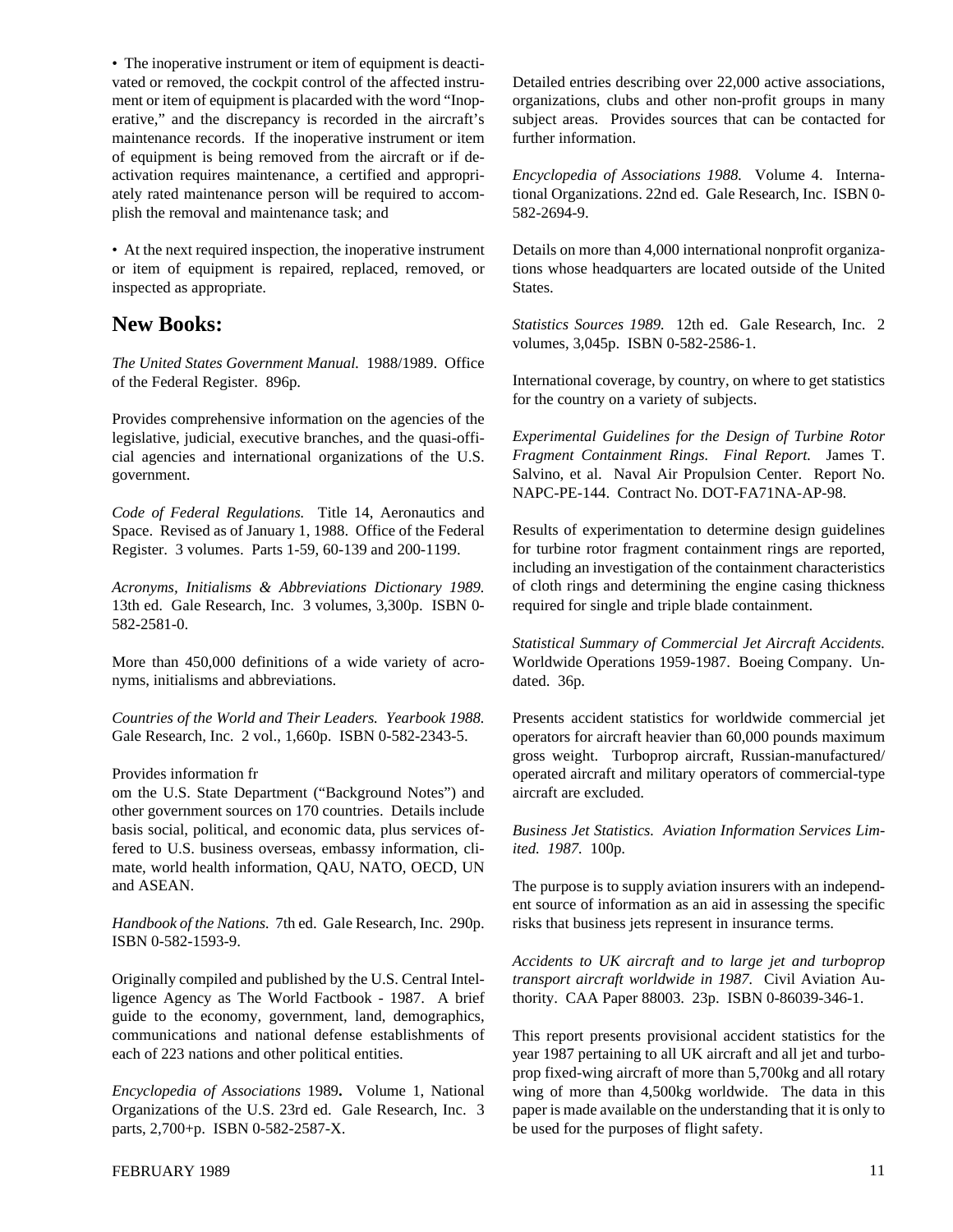*Civil Aviation Statistics of the World. 1987.* 13th edition — 1988. ICAO Statistical Yearbook. International Civil Aviation Organization. ICAO Doc 9180/13. 176p.

Statistics on aircraft, pilot licenses, safety, fleets, traffic, finance. World, region and state and commercial air carriers.

*International Federation of Air Line Pilots Associations. Report of the 43rd conference. Acapulco, Mexico, May 19- 24, 1988.* Volume 1. (Reports of the Opening Ceremony, the Agenda and the Awards Ceremony.)

*32nd Annual Air Traffic Control Association Conference Proceedings.* Fall 1987. Anaheim, CA. ISSN 0192-8740. 364p.

*Proceedings of AEEC's International Conference on TCAS Implementation (Traffic Alert and Collision Avoidance System).* Aeronautical Radio, Inc. ARINC Report 618. December 16, 1987. 350p.

Includes papers presented at the TCAS conference, including transcripts of the question and answer sessions. The conference explored the technical problems to be overcome before the airborne TCAS can be implemented.

### **Federal Aviation Regulations:**

*Federal Aviation Regulation. Part 25 — Air Taxi Operators and Commercial Operators.* Change 27, eff. April 23, 1988.

Incorporates Amendment 25-63, Standards Governing the Noise Certification of Aircraft, and Amendment 25-64, Improved Seat Safety Standards.

Federal Aviation Regulation. Part 135 — Air Taxi Operators and Commercial Operators. Change 27, eff. April 23, 1988.

Incorporates Amendment 135-25, Smoking Aboard Aircraft.

**Aviation Statistics**

# **Progress and Difficulty of Commuter Air Carriers: A Summary and Discussion of the Report of FAA Inspection Program of Commuter Air Carriers**

A one-year inspection program of U.S. commuter air carriers, launched by the U.S. Federal Aviation Administration (FAA) in March 1988, uncovered serious problems in both operational and airworthiness areas, including inefficient management control, inadequate training and poor maintenance procedures. Problems also were identified with check airman programs, crew coordination, flight and rest time, and aircraft weight and balance. The inspection report was issued in December 1988 and has been distributed to all commuter air carriers.

### **Background**

Since the deregulation of airlines in 1978, the commuter air carriers have played an increasingly important role in meeting the nation's air transportation needs. In a 10-year period from 1978 to 1987, the passenger traffic on commuter air carriers has grown, more than doubling from 13 million to 27 million. In 1978, the first year of airline deregulation, the accident rate in terms of 100,000 aircraft hours flown for commuter air carriers was 4.685 accidents per 100,000 aircraft hours, which is 14 times higher than 0.332 accidents per 100,000 aircraft

i.e., the major air carriers. The differences during the past years are six times higher in 1984 and four times higher in 1986, and jumped back up to six times higher again in 1987. The accompanying graph shows a comparison of accident rates and trends for commuter air carriers vs. the major airlines for the decade. The commuter air carriers, after recording record-low numbers of accidents and accident rates in 1986, recorded 58 fatalities in 1987, which was the highest number since 66 fatalities were recorded in 1979. Of the 34 accidents involving commuter air carriers in 1987, 12 of them were fatal which was also the highest since 15 fatal accidents recorded in 1979. Note that the trend of the safety performance of commuter air carriers during this period is very encouraging while that for major air carriers has been at a standstill. However, a series of commuter air carrier accidents occurred in late 1987. FAA analysis of findings generated from nationally directed inspections revealed that commuter air carriers in numerous areas were either in noncompliance with or nonconformance with Federal Aviation Regulations. The results prompted the FAA to initiate a special inspection program in March 1988, which was designed to evaluate

hours flown for the airlines operating under CFR 14 Part 121,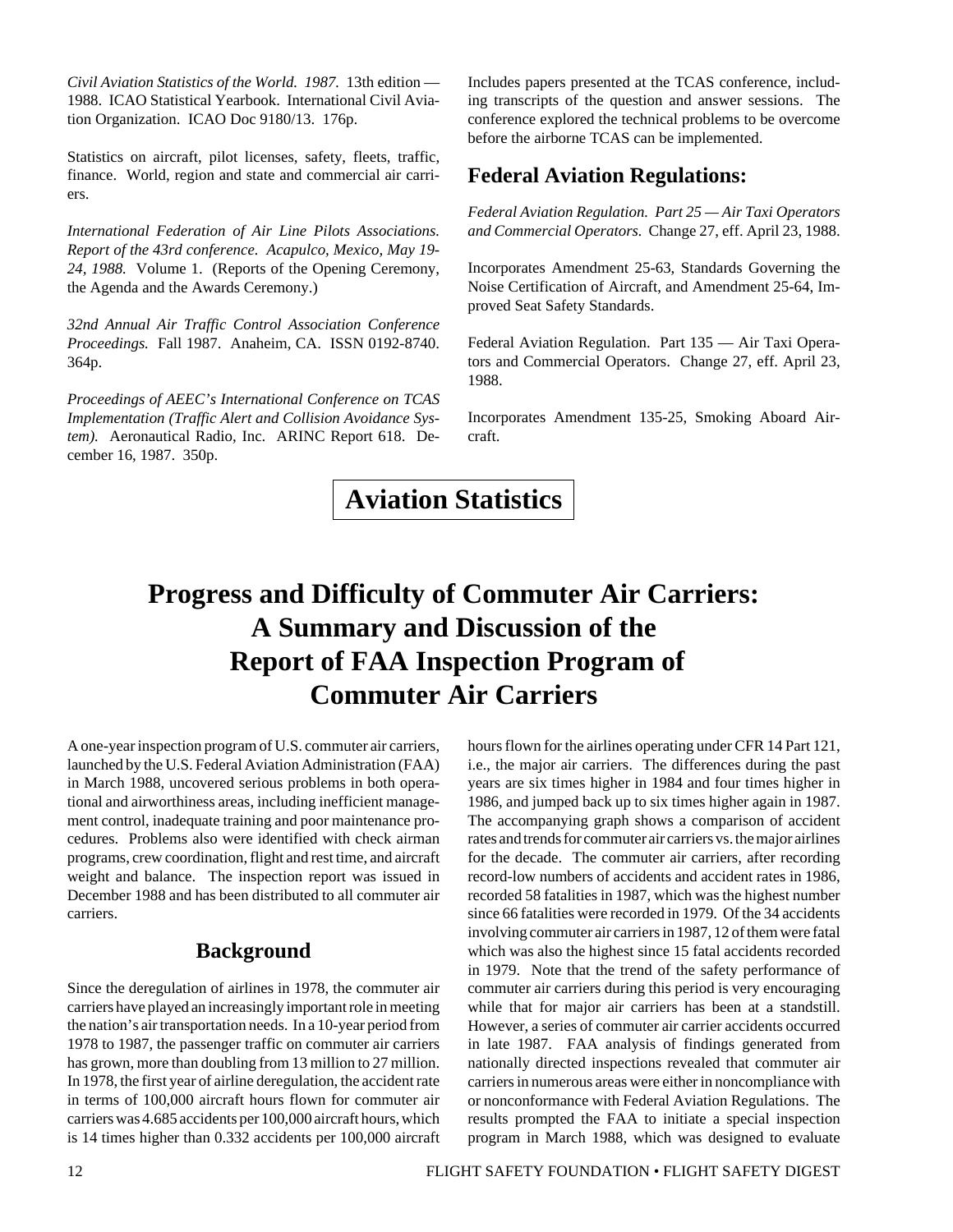commuter air carrier's compliance with safety rules and regulations and establish corrective programs, as necessary.

# **Special Inspection Program**

The special inspection is a one-year program to be performed in the following three phases:

**Phase 1**, which was completed April 30, 1988, involved the analysis of safety related historical data, the identification of safety related problems and inspection focus areas and selection of a representative sample of commuter air carriers for on-site, in-depth inspection.

**Phase 2**, which was completed September 1988, involved the execution of on-site inspections of 35 commuter air carriers. A report, documenting the results, was prepared for each inspection.

**Phase 3** involved the publication of the report and a followup program to brief the results to each individual operator.

At the end of Phase 1, 35 out of 173 commuter air carriers were selected for on-site inspection. FAA inspection teams spent an average of nine days at each location to conduct in-depth checks on the following focus areas:

| Airworthiness          | Operations           |
|------------------------|----------------------|
| Management             | Management           |
| Training               | Training             |
| Airworthiness          | <b>Check Airmen</b>  |
| Directives             |                      |
| Maintenance Inspection | Crew Coordination    |
| Programs               |                      |
| Minimum Equipment      | Flight and Rest Time |
| Lists                  |                      |
| Service Difficulty     | Weight and Balance   |
| Reports                |                      |
| Weight and Balance     |                      |

The program began in May and ran through September. The inspection report was published on December 1, 1987.

The results of the inspection program reflect the wide spectrum of operations within the commuter industry. A total of 1,284 findings of practices and procedures, with 53 percent involving airworthiness and 47 percent related to operations, were discovered to be in noncompliance or nonconformance with the Federal Aviation Regulations or were contrary to written FAA guidance material or written company policies. The following provides a summary and discussion of the issues identified during the inspection:

| Operation     | Number of | % of Commuters | Airworthiness      | Number of | % of Commuters |  |
|---------------|-----------|----------------|--------------------|-----------|----------------|--|
| Focus Area    | Findings  | Inspected With | Focus Area         | Findings  | Inspected With |  |
|               |           | Findings       |                    |           | Findings       |  |
| Management    | 283       | 100%           | Management         | 233       | 94%            |  |
| Training      | 165       | 94%            | Training           | 38        | 49%            |  |
| Check Airmen  | 39        | 43%            | Airworthiness      |           |                |  |
| Crew          |           |                | <b>Directives</b>  | 54        | 54%            |  |
| Coordination  | 17        | 40%            | Maintenance        |           |                |  |
| Flight & Rest | 50        | 70%            | Inspections        | 217       | 89%            |  |
| Weight $&$    |           |                |                    |           |                |  |
| Balance       | 51        | 45%            | Minimum            |           |                |  |
|               |           |                | Equipment          |           |                |  |
|               |           |                | Lists              | 87        | 60%            |  |
|               |           |                | Weight &           |           |                |  |
|               |           |                | Balance            | 36        | 57%            |  |
|               |           |                | Service Difficulty |           |                |  |
|               |           |                | Reports            | 14        | 20%            |  |
|               |           |                |                    |           |                |  |
| Total         | 605       |                |                    | 679       |                |  |

Of the total findings, 936, or 73 percent, occurred in areas of management and training as well as maintenance inspection programs; and 456, or 35 percent, of the total were considered serious enough to warrant the preparation of an Enforcement Investigation Report (EIR) and could lead to civil penalties against the carriers. All 35 commuter operators inspected had

management problems involving inadequate or inexperienced supervision or control of operations by top management. In addition, 33 of the 35 inspected were found to have a lack of management control in procedures. However, the FAA emphasized that safety problems uncovered during the inspection have been corrected.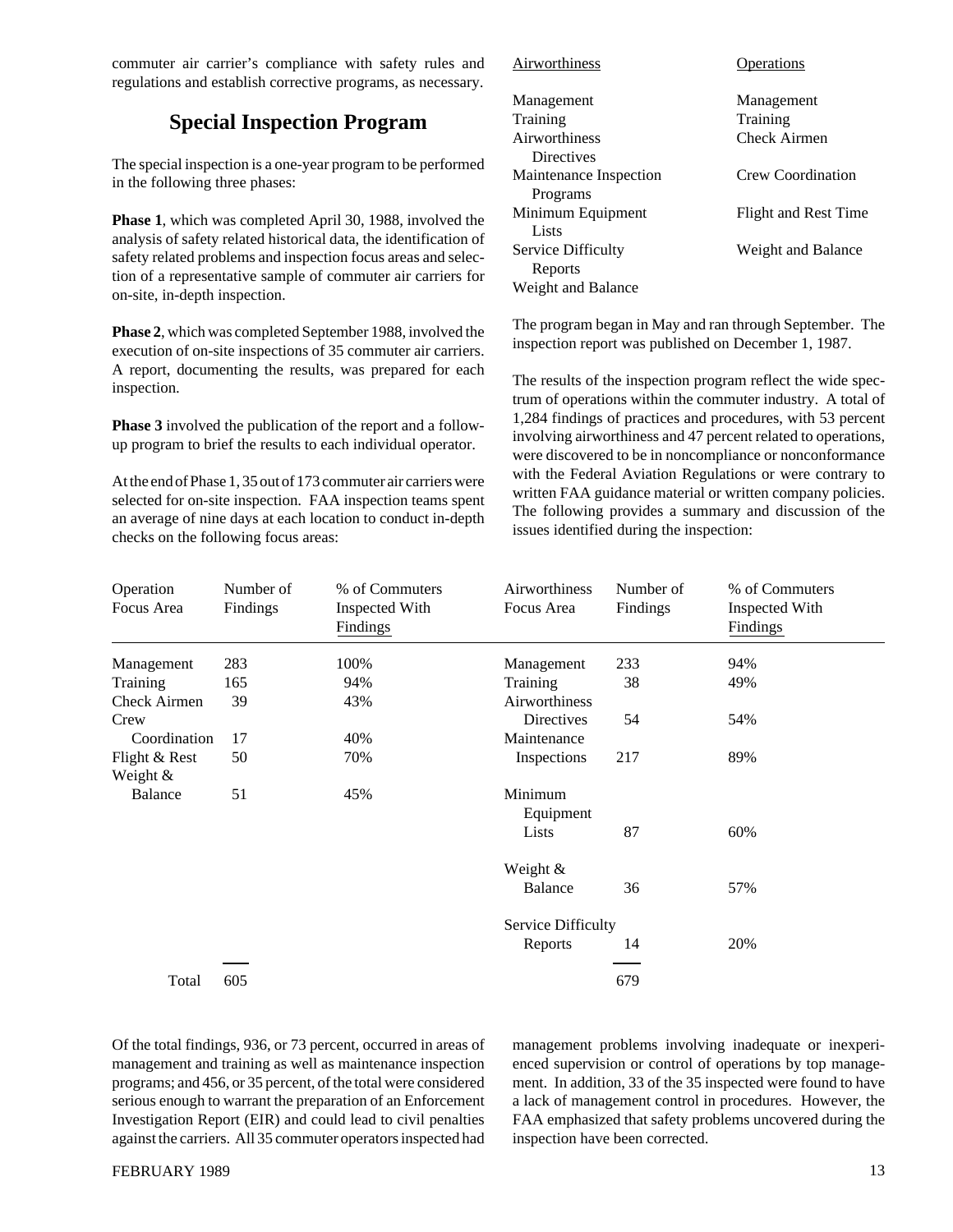### **Management Problems**

Every commuter air carrier inspected had management problems. The typical problem area in management was the failure to fill required management positions or that they were filled with inexperienced or unqualified people. The report noted that manual material was often outdated, unavailable for use or was incomplete. The problems encountered in the airworthiness area are similar to those in operations. Managers are often not familiar with regulatory material governing maintenance.

### **Training Problems**

The training programs in both operations and maintenance areas are inadequate or inefficient. The report reveals that the training programs did not include required items, pilots did not complete required competency checks, training records were incomplete or nonexistent, recurrent training was not given, and testing standards were obsolete.

### **Maintenance Problems**

The findings in this area indicate that some maintenance personnel were not knowledgeable of more complex maintenance requirements associated with 10 or more passenger aircraft. Other maintenance problems were incomplete inspections, deferred maintenance items that were not repaired during inspections, the absence of special tools and test equipment required for maintenance, and many aircraft prematurely approved for a return to service. Some maintenance programs were inadequate, and many commuters were not reporting operational interruptions caused by mechanical problems and mechanical reliability problems as required.

### **Other Problems**

In addition to the above findings, the inspection also revealed that some check airmen conducted checks that were not authorized by the FAA. A majority of operators inspected

provided insufficient rest for crew members prior to their flight assignments. Many commuters were found not providing procedures for determining actual passenger and baggage weights. As a result, many aircraft operated over weight or out of the center-of-gravity range.

### **A Follow-up Program**

The inspection report was sent to every commuter air carrier last December. In connection with the execution of Phase 3 of the inspection program, the FAA commuter air carrier safety inspectors, "will be visiting all commuter air carriers to share the inspection program results, to work with individual operators to effectuate necessary corrective actions and improvements and to assist in the implementation of selfevaluation programs." These visits will be completed by March 31, 1989.

### **Reaction of the Industry**

The commuter industry appears to disagree with FAA's findings. The Regional Airline Association (RAA) first called the findings misleading, then it said that at least 40% of the most serious (Class 1) findings had been dropped by the FAA prior to the publication of the report. The RAA also contended that there were cases incorrectly interpreted by FAA inspectors as violations on procedures previously approved by the agency.

### **Impact of the Inspection Program**

In 1988 commuter air carriers were involved in two fatal accidents: one on January 19 another on February 19. Therefore, the fatal accident rate measured either by aircraft miles flown, or hours flown for by number of operations, is the lowest since the 1970s (see table on "Accidents, Fatalities and Rates"). The results of the special inspection program will provide the commuter industry with valuable information as a starting point for improving safety performance demanded by the traveling public.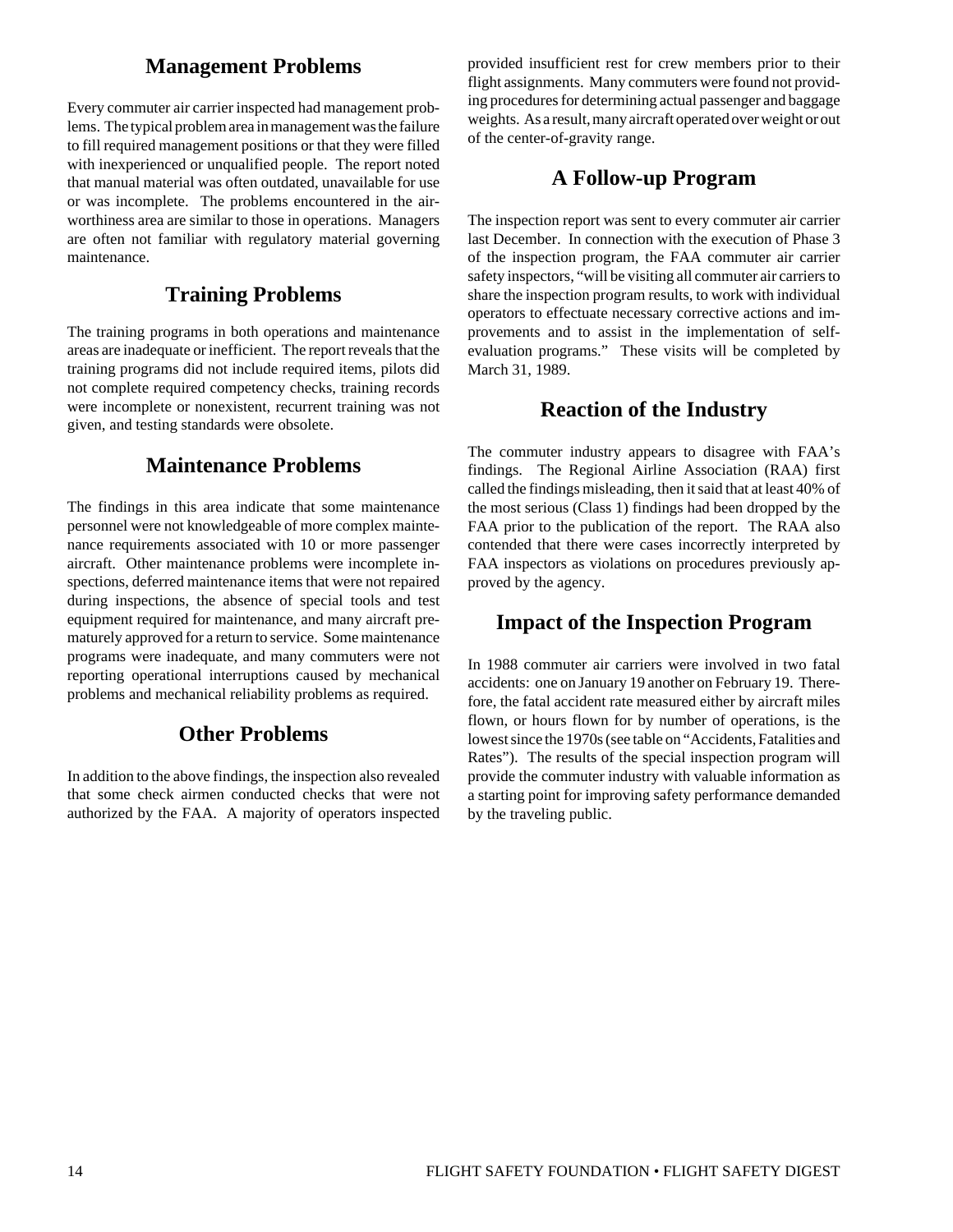### **Accidents, Fatalities and Rates U.S. Air Carriers Operating Under 14 CFR 135 All Scheduled Service (Commuter Air Carriers\*) 1978 - 1988**

|       |       | Accidents |       | <b>Fatalities</b> | Aircraft     | Aircraft     |             |
|-------|-------|-----------|-------|-------------------|--------------|--------------|-------------|
| Year  | Total | Fatal     | Total | Aboard            | Miles Flown# | Hours Flown# | Departures# |
| 1978  | 61    | 14        | 48    | 48                | 226,187,000  | 1.302.136    | 1.995.728   |
| 1979  | 52    | 15        | 66    | 66                | 192,493,000  | 1.169.921    | 1.883.705   |
| 1980  | 38    | 8         | 37    | 37                | 192,200,000  | 1,175,588    | 1,776,999   |
| 1981  | 31    | 9         | 34    | 32                | 193,001,000  | 1.240.764    | 1,835,144   |
| 1982  | 26    | 5         | 14    | 14                | 222,355,000  | 1,299,748    | 2,026,691   |
| 1983  | 17    | 2         | 11    | 10                | 253,572,000  | 1,510,908    | 2,328,430   |
| 1984  | 22    | 7         | 48    | 46                | 291.460.000  | 1.745.762    | 2,676,590   |
| 1985  | 21    | 7         | 37    | 36                | 300.817.000  | 1.737.106    | 2,561,463   |
| 1986  | 15    | 2         | 4     | 4                 | 321,629,000  | 1,738,239    | 2,663,327   |
| 1987  | 34    | 12        | 61    | 58                | 350,649,000  | 1.953.746    | 2,719,476   |
| 1988P | 20    | 2         | 21    | 21                | 363,335,000  | 2.018.000    | 2,800,000   |
|       |       |           |       |                   |              |              |             |

P Preliminary data.

# Source of estimate: FAA

+ Rates are based on all accidents including some involving operators not reporting traffic data to RSPA.

\* Includes accidents involving all-cargo air carriers when those accidents occurred during scheduled 14 CFR 135 operations. All-cargo air carriers no longer meet the RSPA definition for "Commuters". May also include accidents involving carriers whose FAA operating specifications permit scheduled revenue operations under 14 CFR 135, but who have not received an RSPA fitness determination.

#### **Accident Rates**

|       | Per Million    |       | Per 100,000    |       | Per 100,000 |       |
|-------|----------------|-------|----------------|-------|-------------|-------|
|       | Aircraft Miles |       | Aircraft Hours |       | Departures  |       |
| Year  | Total          | Fatal | Total          | Fatal | Total       | Fatal |
| 1978  | 0.270          | 0.062 | 4.685          | 1.075 | 3.057       | 0.701 |
| 1979  | 0.270          | 0.078 | 4.445          | 1.282 | 2.761       | 0.796 |
| 1980  | 0.198          | 0.042 | 3.232          | 0.681 | 2.138       | 0.450 |
| 1981  | 0.161          | 0.047 | 2.498          | 0.725 | 1.689       | 0.490 |
| 1982  | 0.117          | 0.022 | 2.000          | 0.385 | 1.283       | 0.247 |
| 1983  | 0.067          | 0.008 | 1.125          | 0.132 | 0.730       | 0.086 |
| 1984  | 0.075          | 0.024 | 1.260          | 0.401 | 0.822       | 0.262 |
| 1985  | 0.070          | 0.023 | 1.209          | 0.403 | 0.820       | 0.273 |
| 1986  | 0.047          | 0.006 | 0.863          | 0.115 | 0.563       | 0.075 |
| 1987  | 0.097          | 0.034 | 1.740          | 0.614 | 1.250       | 0.441 |
| 1988P | 0.055          | 0.006 | 0.991          | 0.099 | 0.714       | 0.071 |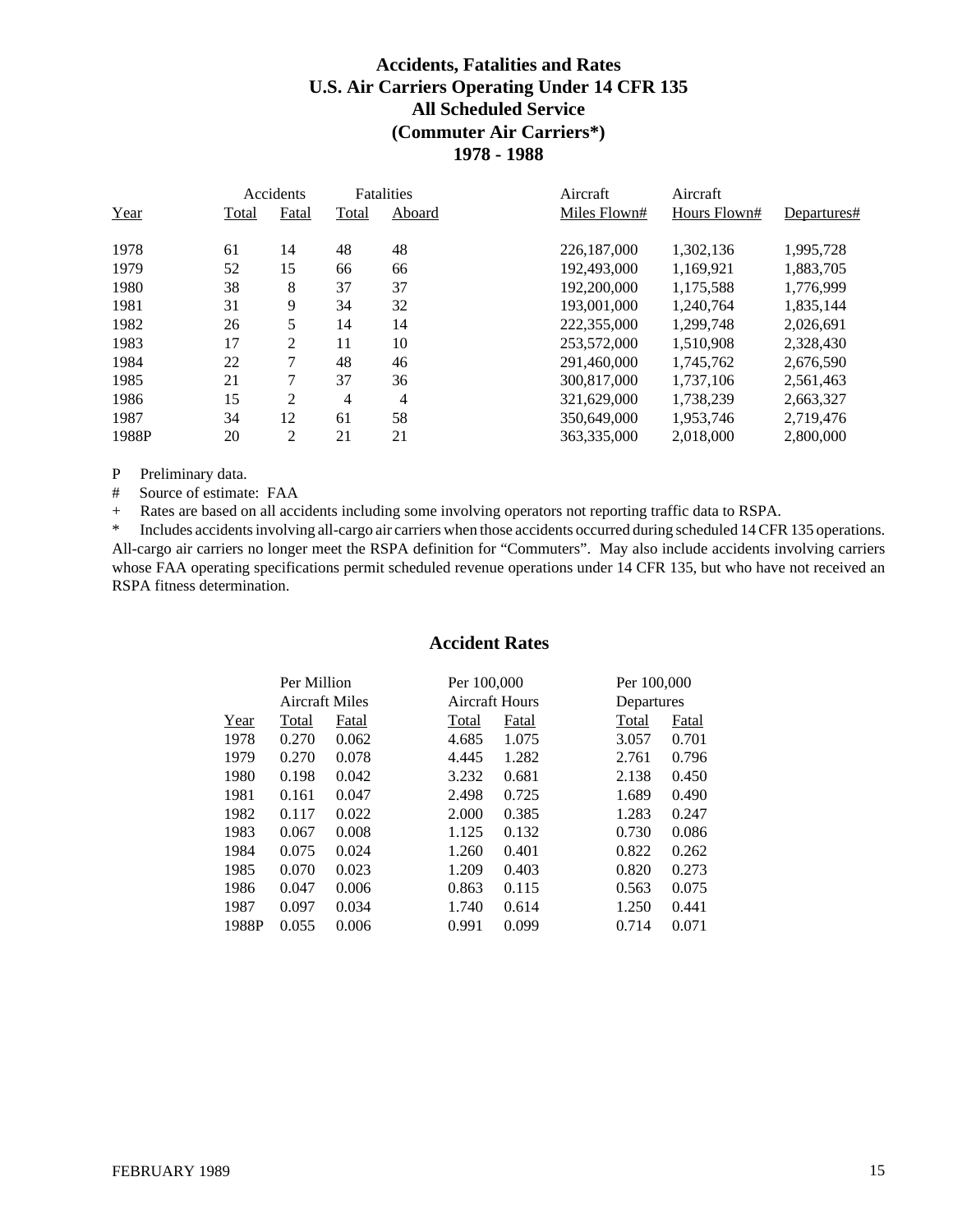# **Accident/Incident Briefs**



### **Emergency Landing**

**Poland - November**

*Antonov An-24: Aircraft destroyed. Fatal injuries to one, non-fatal injuries to five.*

The Polish An-24 with 25 passengers and four crew members on board was approaching Rzeszow after a scheduled flight from Warsaw when the pilot attempted an emergency landing in fields near the destination airport. Unconfirmed reports said the aircraft had struck an eagle and lost power.

The late morning weather was good when the airplane landed with its undercarriage up in a field just minutes before its expected arrival time at the airport. Before it stopped, the airplane hit an irrigation ditch and caught fire. Most passengers were reported to have evacuated the airplane before the fire began. Some survivors quickly left the scene by walking to a nearby road and getting rides from passing motorists.

The official news agency PAP said that the engines of the airplane failed near the city of Rzeszow and the pilot made an emergency landing.

### **Impala Stops Jumbo**

#### **Kenya - October**

*Boeing 747: Damage limited to tires. No injuries.*

During the takeoff run at the beginning of a flight from Nairobi Airport, a Boeing 747 with more than 200 persons aboard was forced to abort when it hit an animal.

A passenger reported that the tires of the large jet blew when the pilot slammed on the brakes. The passengers deplaned without incident but had to walk about 100 yards back to the terminal. The crew identified the animal the airplane hit as an impala.

### **Punch in the Nose**

#### **Canada - November**

*Boeing 747: Damage to radar nose cone. No injuries.*

The Boeing heavy with 269 passengers aboard was on a flight from New York's John F. Kennedy International Airport to London. Passing through 33,000 feet, the aircraft experienced turbulence and there was a jolt from forward of the cockpit as if something had hit the radome. As a precautionary measure, the pilot landed without further incident at Gander, Newfoundland, and the passengers continued to London on a relief airplane.

Upon investigation, a two-foot dent was found in the fiberglass nose cone. Initial conjecture about the cause included a change in air pressure, lightning, hail, ice, a meteorite, space debris and even a high-flying bird. The damaged nose cone was to be inspected by the manufacturer.

### **Rotation Aggravation**

#### **United Kingdom - Date not reported**

*Boeing 747: Minor damage to rear lower fuselage. No injuries.*

The widebody was taking off on a scheduled flight from London Heathrow bound for Anchorage with the copilot flying the airplane. As the aircraft was rotated, the rear fuselage contacted the runway surface and was damaged. The captain and some members of the cabin crew later reported that they felt, and heard, a thump during rotation, but the flight crew considered the cause to be a main landing gear tire problem.

The control tower was requested to have the runway inspected for tire debris but none was reported. Considering the takeoff to have been normal in other respects, the flight crew decided to continue on to the intended destination.

Upon their arrival at Anchorage, the flight crew requested that emergency services stand by during the landing roll to inspect the landing gear and tires immediately after touchdown. There was no problem during the landing or taxi-in and the emergency services reported that their inspection revealed no damage as they followed the airplane while it taxied to the ramp.

Accident/incident briefs are based upon preliminary information from government agencies, aviation organizations, press information and other sources. The information may not be accurate.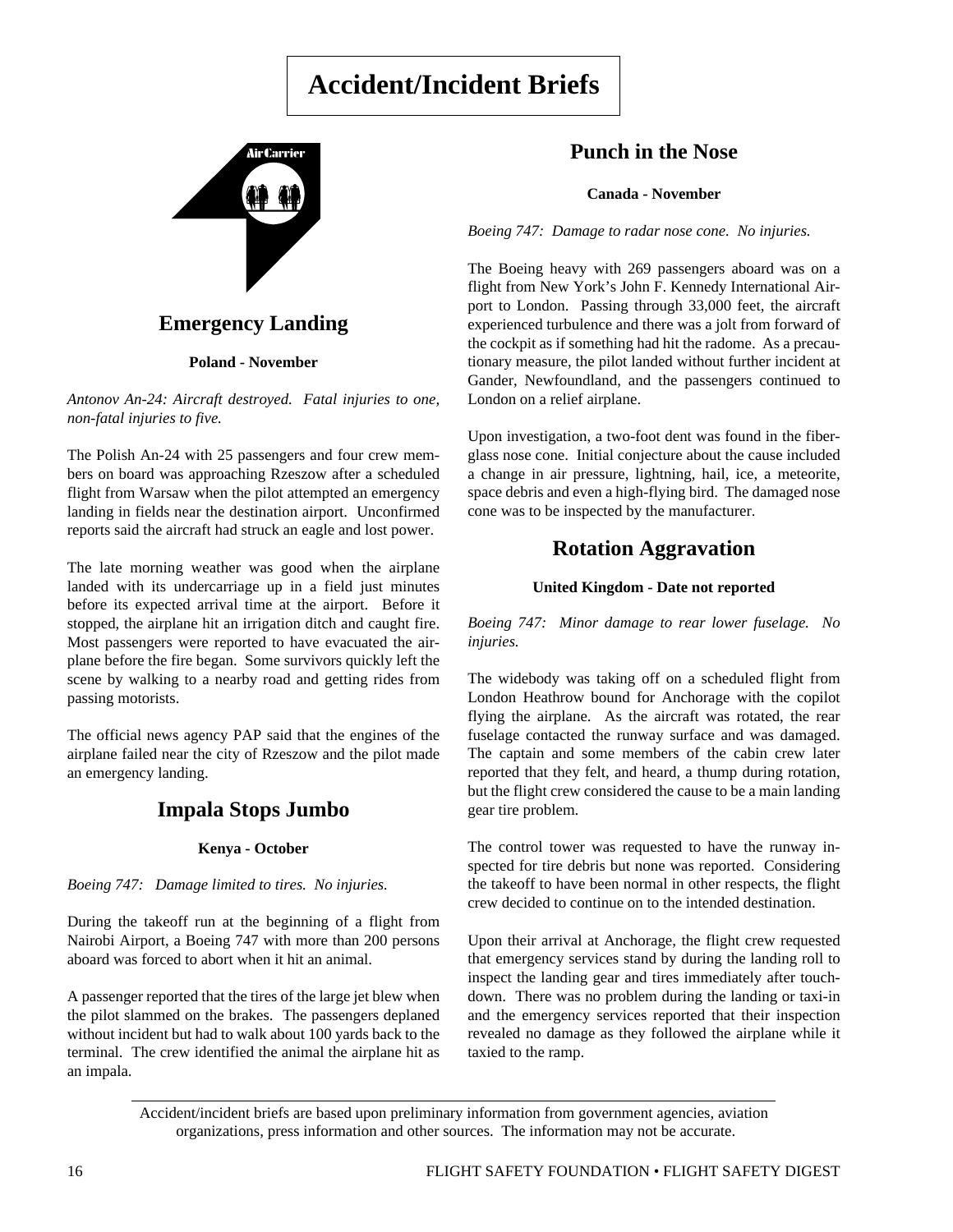During the normal preflight inspection prior to the next flight, however, the rear drain mast was seen to be damaged, as were the forward bulkhead and aft frame of the APU compartment, the APU access doors, and the fuselage skin just forward and aft of the APU doors.

No further damage was discovered after a full inspection was made of the structure from the APU tailcone to the rear pressure bulkhead. Temporary repairs were made to the damaged areas and the airplane was ferried back to London.

Cause of the incident was considered to be too early and rapid a rotation during takeoff. Although investigators were not entirely certain, they considered the cause of the premature rotation to be attributable to the "rotate" command being made by the captain when the airplane's indicated airspeed was 149 kt (V1) rather than the proper 167 kt (VR), and the copilot's failure to cross-check the airspeed indicator immediately prior to rotating the aircraft. The higher-thannormal speed of the rotation itself was considered to be because the copilot had relatively low time in type; he was flying his first operational leg after checking out in the 747.

### **Low on Fuel**

#### **Egypt - December**

*Boeing 707: Aircraft destroyed. Fatal injuries to 10; serious injuries to four.*

The freighter with eight crew members aboard and a cargo of fruit and flowers was bound from Dar es Salaam to Brussels. The pilot had attempted to land at Cairo for refuelling but was turned away because of bad weather. The aircraft was directed to fly to Luxor Airport some 450 miles to the south.

When he was about 40 miles short of Luxor, the 707 pilot radioed controllers there that he was running low on fuel after which contact with the airplane was lost. The pilot attempted an emergency landing in a field near the village of Karm Omram about 405 miles south of Cairo. The airplane overshot the intended landing area and collided with six houses and a school building. The houses and three classrooms of the school were destroyed. All eight crew members aboard the aircraft were killed as was a woman on the ground. Another woman and her four children were seriously injured; one of the children was reported to have died later in the hospital.

#### **Runway Overrun**

#### **United States - No date**

*McDonnell Douglas MD-80: Minor damage. No reported injuries.*

The air carrier was landing at Pensacola, Florida, in VFR

weather with 10 miles visibility and winds at 5 kt or less. The captain had 350 hours in the left seat and the first officer 150. The runway was not equipped with VASI.

The airplane ran off the end of the runway and stopped in mud.

According to the pilot, the aircraft had landed in the touchdown zone but the brakes were not effective enough to stop it on the runway surface. According to the digital flight data recorder, the aircraft passed over the end of the runway at a height of 462 feet above the surface and touched down 2,900 feet beyond the beginning of the runway. Brakes and antiskid system were later checked and found to be operative.



**Unsuccessful Go-Around**

#### **Fiji - November**

*Beechcraft Queen Air B80: Aircraft heavily damaged. Serious injuries to onecrew member and two passengers;minor injuries toseven passengers.*

The commuter aircraft was attempting a landing at Matei, Taveuni after a flight from Nadi and crash-landed less than a mile past the runway. Early reports noted that a go-around had been attempted but that the airplane struck a tree. After the impact, the airplane caught fire.

### **Approach in Fog**

#### **Finland - November**

*Embraer EMB-110P Bandierante: Aircraft heavily damaged. Fatal injuries to five, seriousinjuries to two.*

The turboprop commuter liner with 10 passengers and two crew members aboard was approaching Ilmajoki Airport at Seinajoki after a flight from Helsinki when it crashed just before landing. The crash occurred in heavy fog in a forested area near the airport.

Both crew members and three of the passengers died in the accident and two passengers were reported to have been seriously injured. The rest of the passengers escaped without injury and were immediately released from local hospitals in Seinajoki after check-ups.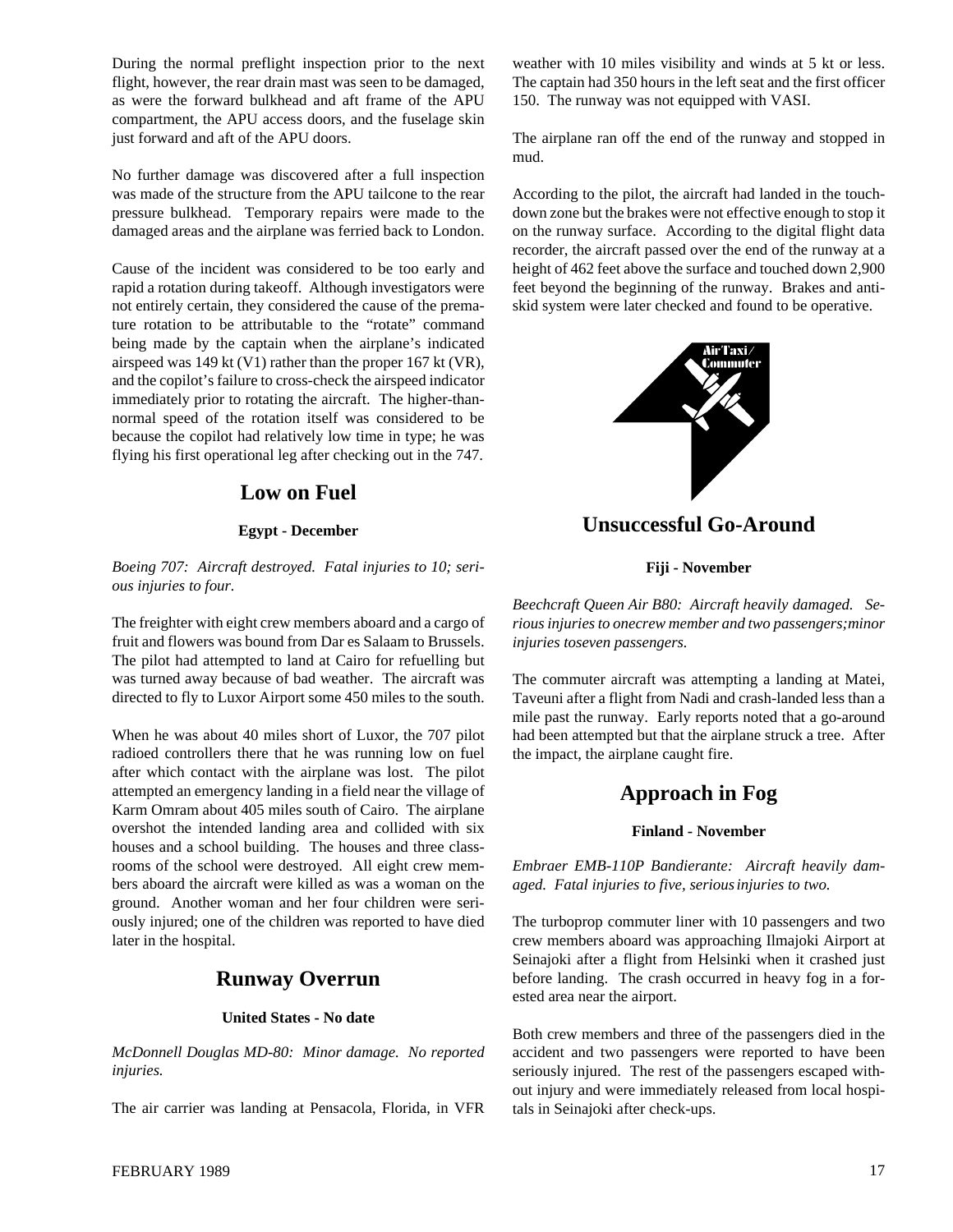# **Approach in Weather**

#### **United States - November**

*Piper PA-28 Cherokee: Aircraft destroyed. Fatal injuries to four.*

The air taxi airplane had left Brunswick, Ga., under visual flight rules but poor weather at its destination forced the pilot to make an in-flight change to an instrument clearance for the approach to Jacksonville International Airport in Florida.

The Jacksonville control tower lost radio and radar contact with the airplane about 9:40 p.m. local time. The wreckage, with no survivors, was found in a swampy area about a mile and a-half off the runway the next morning.

# **Emergency Landing**

#### **South Africa - November**

*Fairchild Metro II: Aircraft extensively damaged. Minor injuries to three.*

Shortly after a mid-morning takeoff from Jan Smuts Airport in Johannesburg on a flight to Nelspruit in eastern Transvaal Province, the left powerplant of the twin-engine aircraft failed. The commuter liner made an emergency landing in a refuse dump near Benoni, eastern Transvaal.

The airplane was damaged extensively but remained intact. There were only minor injuries reported to some of the 10 passengers and two crew members aboard, with three people being treated for back injuries.



# **Crash After Takeoff**

**France - November**

*Cessna 441: Aircraft destroyed. Fatal injuries to seven.*

The Cessna Conquest II had taken off from the airport at Toussus-le-Noble, 13 miles southwest of Paris, heading for Montlucon in central France. On board were the pilot and six passengers, five of them automotive journalists on the way to see tests of a new automobile.

Ten minutes after takeoff, the airport control tower lost contact with the pilot. The airplane crashed in fog into a field near the town of Saclay, approximately 30 miles southeast of Paris. The airplane was destroyed in the mid-morning accident and all aboard were killed.

# **Tornado Alley**

#### **United States - November**

*Beechcraft King Air E90: Aircraft destroyed. Fatal injuries to seven.*

The aircraft had taken off from Orange, Tex., and was making its second approach to the airport at Batesville, Ark., in rain and fog. It did not complete the maneuver, crashing three and a-half miles west of the nearby town of Locust Grove on a highway. There were no survivors.

A state police official noted that, in addition to the rain and fog, there were tornadoes reported in the area of the country in which the accident occurred.

# **Unexplained Spiral**

#### **Australia - December**

#### *Mitsubishi MU-2: Aircraft destroyed. Fatal injuries to 10.*

The twin-engine turboprop was on a flight from Bellevue Goldmine to the mining town of Kalgoorlie with a pilot and nine passengers aboard. It crashed in the outback near Leonora, 375 miles east of Perth in Western Australia. Later, unconfirmed reports noted that the airplane had flown into an electrical storm, but a ground witness stated that the airplane had been in clear air when it suddenly spiralled into the ground.

# **Key Word is 'Cleared'**

#### **United Kingdom - October**

*Piper PA-23 Aztec: No damage. No injuries.*

The twin-engine aircraft was approaching the Manchester air traffic zone at 3,000 feet and the pilot contacted Manchester ATC. The controller told the pilot that his present flight level was not acceptable but said he could offer the pilot 6,000 feet or special VFR with Liverpool Control.

The pilot told the controller he would accept the 6,000-foot level. The controller then instructed the pilot to squawk 4330.

Shortly, the Aztec's squawk appeared inside controlled airspace climbing through 3,500 feet — without a clearance. The controller had only given the pilot a transponder setting, he had not cleared him either to transit the controlled airspace or to climb. The pilot was instructed to turn and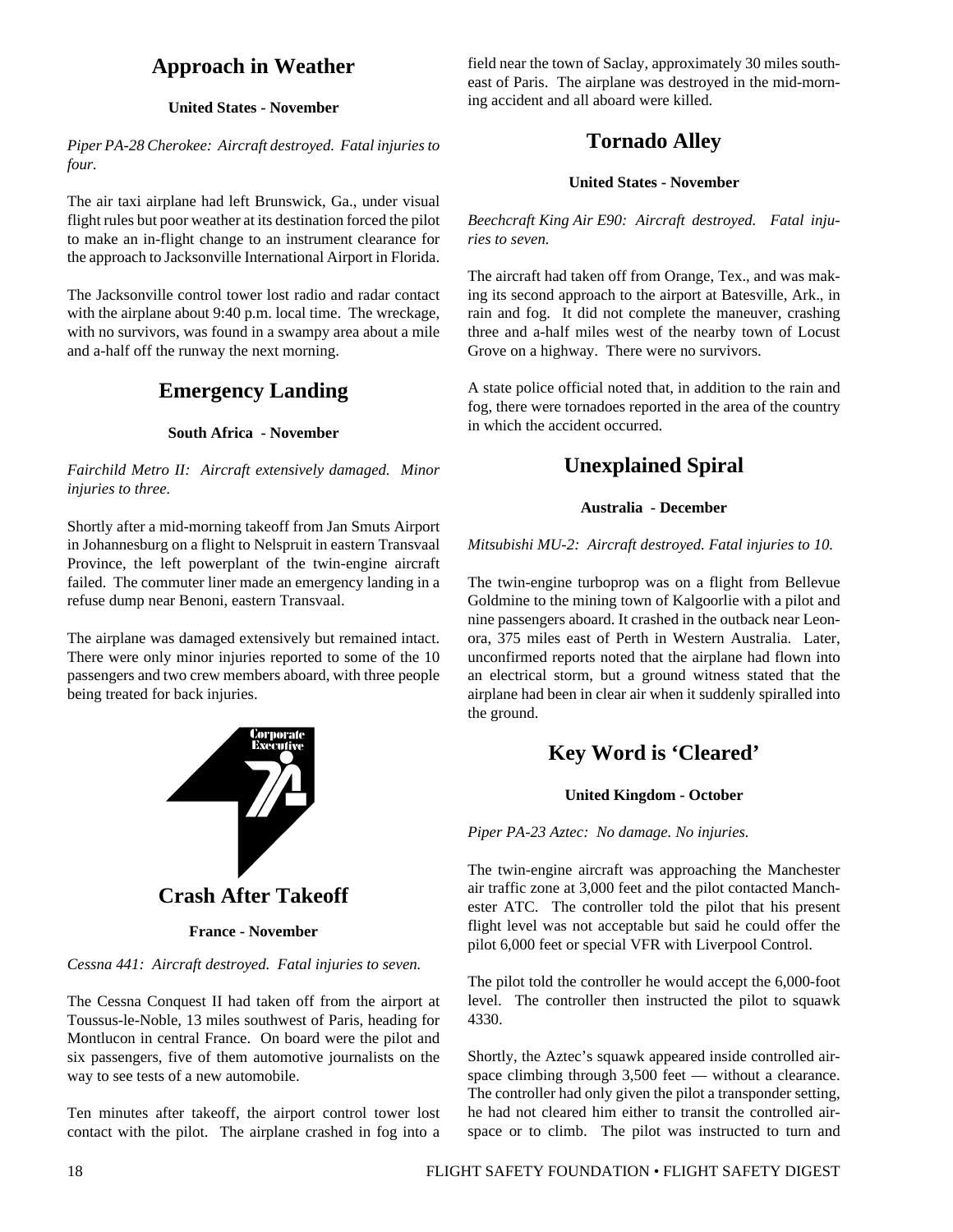remain clear of controlled airspace — the controller already had cleared two other aircraft that were departing from Liverpool on courses that conflicted with the Aztec.



**In the Trees**

#### **United Kingdom - September**

*de Havilland Tiger Moth: Aircraft extensively damaged. Minor injuries to one of two.*

With a passenger in the front seat of the biplane, the pilot took off parallel to the left of runway markers that separated powered aircraft operations from sailplanes.

At an altitude of about 300 feet and a speed of 55-60 kt, the pilot felt the aircraft was drifting towards the glider area and banked to the left. At this point, the pilot sensed a drop in power, although there was no decrease in rpm and no vibration. He lowered the nose slightly and checked the position of the fuel valve by moving it approximately half-way towards the closed position. At this point, the airplane seemed to be losing altitude and was heading toward some trees.

The pilot now felt there was no choice but to land in the trees, so he closed the throttle, switched off the magnetos and tried to stall the airplane into them. However, the right wing was caught by a large branch and the airplane was turned 90 degrees and dropped to the ground. Although the fuel tank was badly damaged, there was no fire. The pilot helped the passenger, who had experienced facial, knee and back injuries, out of the airplane.

Ground observers noted that the airplane had seemed to climb at an unusually nose-high attitude and that its ground track had seemed proper, which would have made the left turn unnecessary. There was no explanation given as to why the pilot had partially closed the fuel valve as a means of checking its position.

### **Water, Water Everywhere**

#### **United Kingdom - October**

*Mooney M20J: Belly and propeller damage. No injuries.*

The aircraft had been stored outside for a couple of weeks while maintenance work had been performed on a magneto and a coil. Heavy rain had fallen on two days during that time and no fuel had been loaded.

The pilot came to pick up the airplane after the work had been completed and, with a passenger, taxied out to return the airplane to its home base. The Mooney was seen making a lengthy power check and the control tower asked the pilot if he was having difficulties, to which the pilot replied in the negative.

The airplane took off. Almost immediately after the gear was retracted, the engine stopped. The pilot decided to land straight ahead on the runway, with the gear still up. The airplane suffered damage to the underside of the fuselage and propeller but the two occupants evacuated without further incident.

Later, when the airplane was raised on jacks to lower the gear, the fuel drains were checked. The left tank had a large amount of water in it but there was no water in the lines from the right tank. The fuel strainer bowl was found to contain almost no fuel, but plenty of water, and the injector lines also had water in them. No problems were found with the engine.



**That Sinking Feeling**

#### **United Kingdom - October**

#### *Sikorsky S-61N: Substantial damage to helicopter. No reported injuries.*

The rotorcraft was carrying out a search and rescue mission over water at the southeast corner of Handa Island, off the northwest coast of Scotland. Having searched an hour for two members of a sailing dingy that had been reported as overdue, the helicopter crew was informed that one survivor had been picked up and the other was considered drowned. The helicopter crew made another search pattern of rocks in the area and was preparing to return to their base.

The pilot was bringing the aircraft to a hover when the winch operator informed him that the helicopter was moving backwards at what he considered an unacceptable speed. While he was trying to bring the helicopter into a hover or to forward flight, the pilot noticed that a high rate of descent had become established. Realizing that they were about to hit the surface of the sea, he tried to recover but was unsuccessful, and the helicopter hit the water and rolled to theright, slightly nose-down. It was later thought that the righthand sponson broke off at this time.